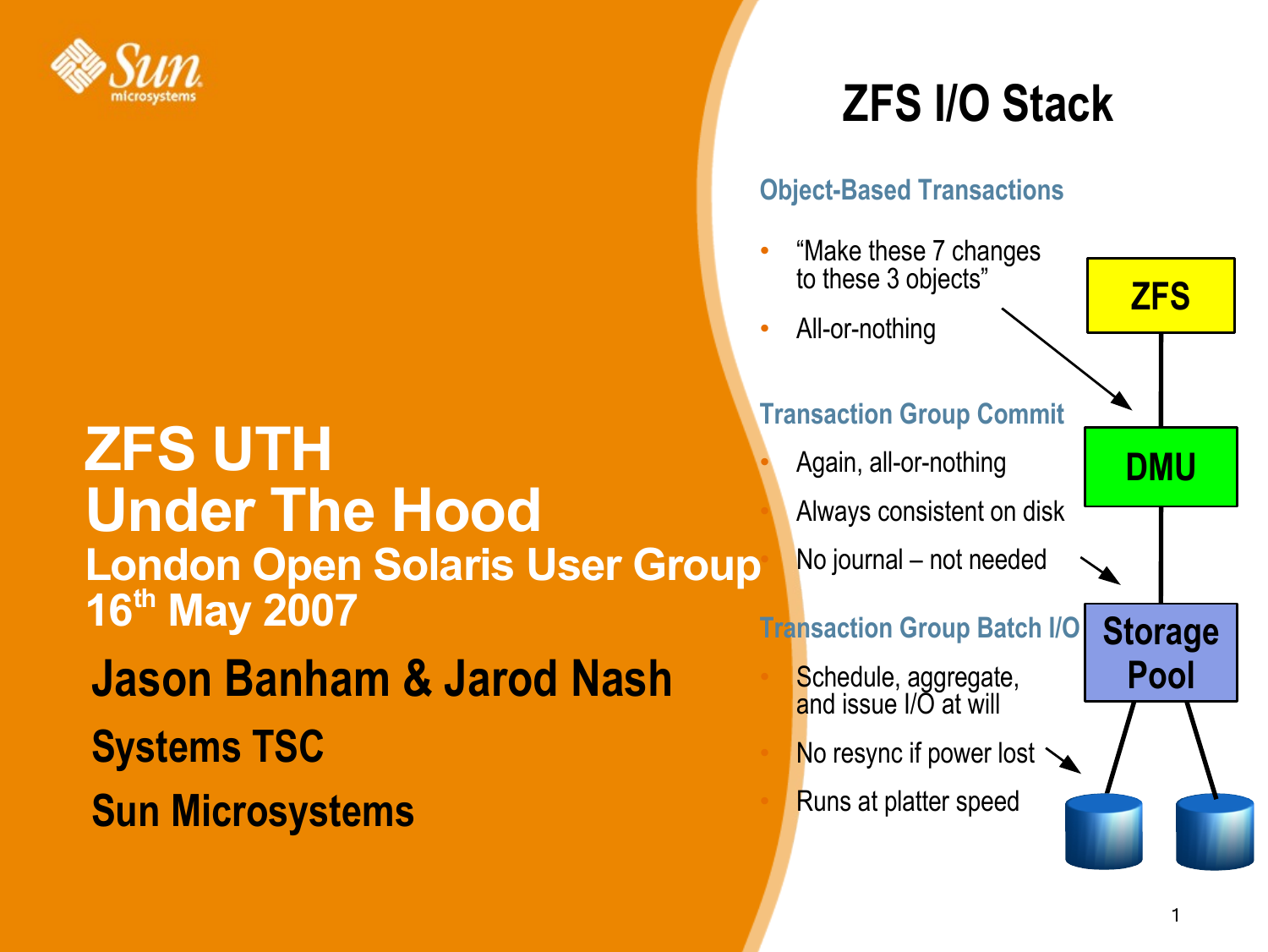

# **ZFS Under The Hood A Few Words on the Implementation**

"ZFS is about 25,000 lines of kernel code and 2,000 lines of user code, while Solaris's UFS and SVM (Solaris Volume Manager) together are about 90,000 lines of kernel code and 105,000 lines of user code. ZFS provides more functionality than UFS and SVM with about 1/7<sup>th</sup> of the total lines of code."

> *The Zettabyte File System Bonwick, Ahrens, Henson, Maybee, Shellenbaum* ACM SOSP 2003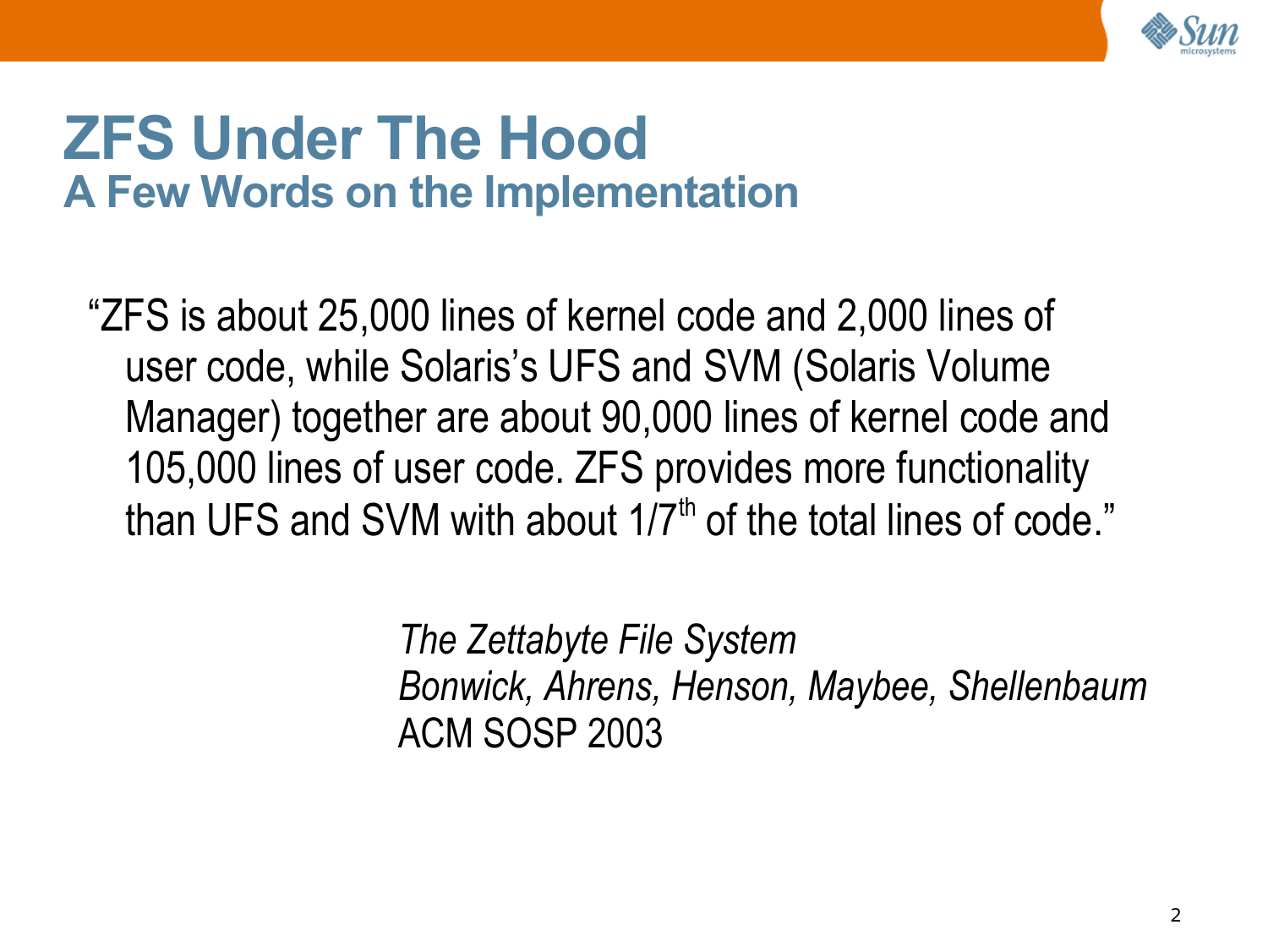

# **ZFS The Layered Overview**

• See laminated handout...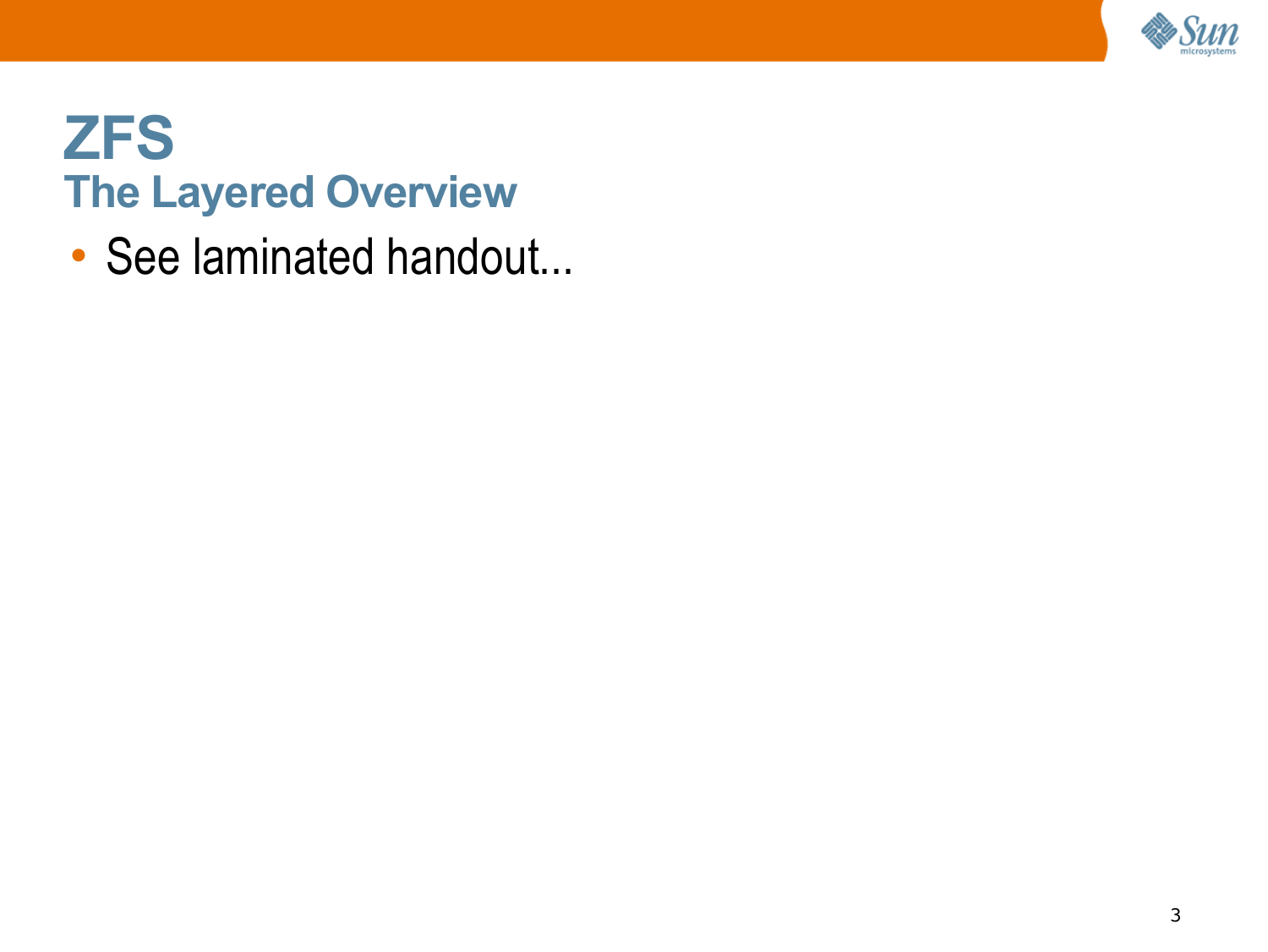

# **ZVOL, ZFS and ZPL**

- ZVOL ZFS Volume Emulator
	- > Character/block device (rdsk/dsk) access to pooled storage
- ZPL (ZFS Posix Layer)
	- > ZPL uses DMU objects to construct files/directories of filesystem
	- > ZPL provides filesystem semantics such as ownership, permissions, and times ([acm]time + creation time)
	- > ZPL implements VFS/vnode (Solaris Virtual FS layer): > zfs\_mount(), zfs\_umount(), zfs\_statvfs(), zfs\_sync(),...
	- > Maps system calls into object based transactions
		- > "Make 7 changes to these 3 objects"
	- > ZFS filesystem creation consists of creating a few DMU objects > No newfs...more like mkdir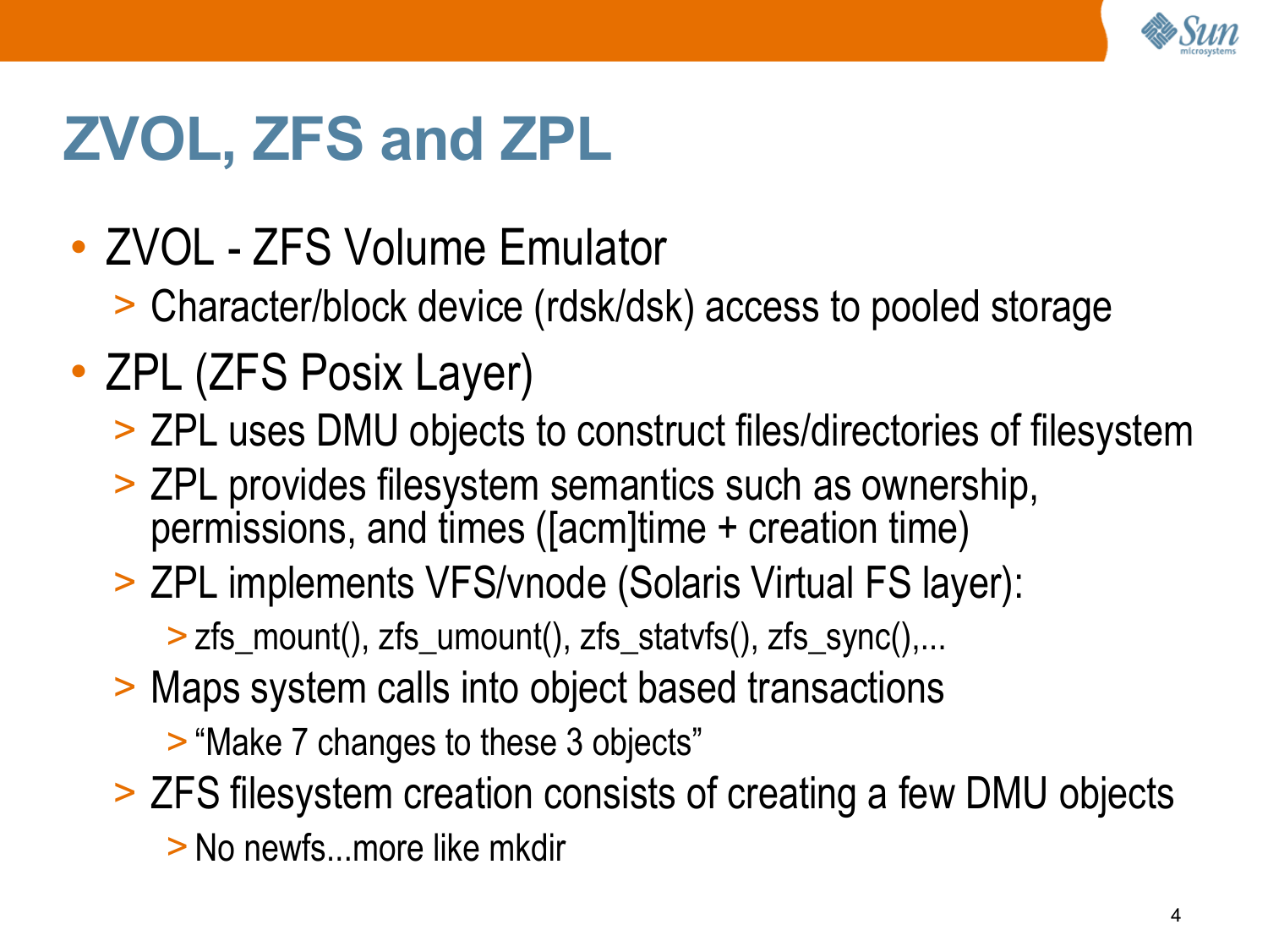

# **DMU Data Management Unit**

- DMU is the foundation of ZFS
- Provides transaction based *object* model > Object: blocks of storage allocated from the SPA
- Responsible for on-disk data consistency
- Consumers/ZPL use *transactions* to interact with DMU
	- > Transaction (TX): Operation on an object or objset, committed as part of a transction group (TXG)
- Key DMU components:
	-
	- > ZAP ZFS Attribute Processor
	-
	- > DSL Dataset and Snapshot Layer
	- > Transaction Engine the *heart* of ZFS
	-
	- > ZIL The ASS Intent Log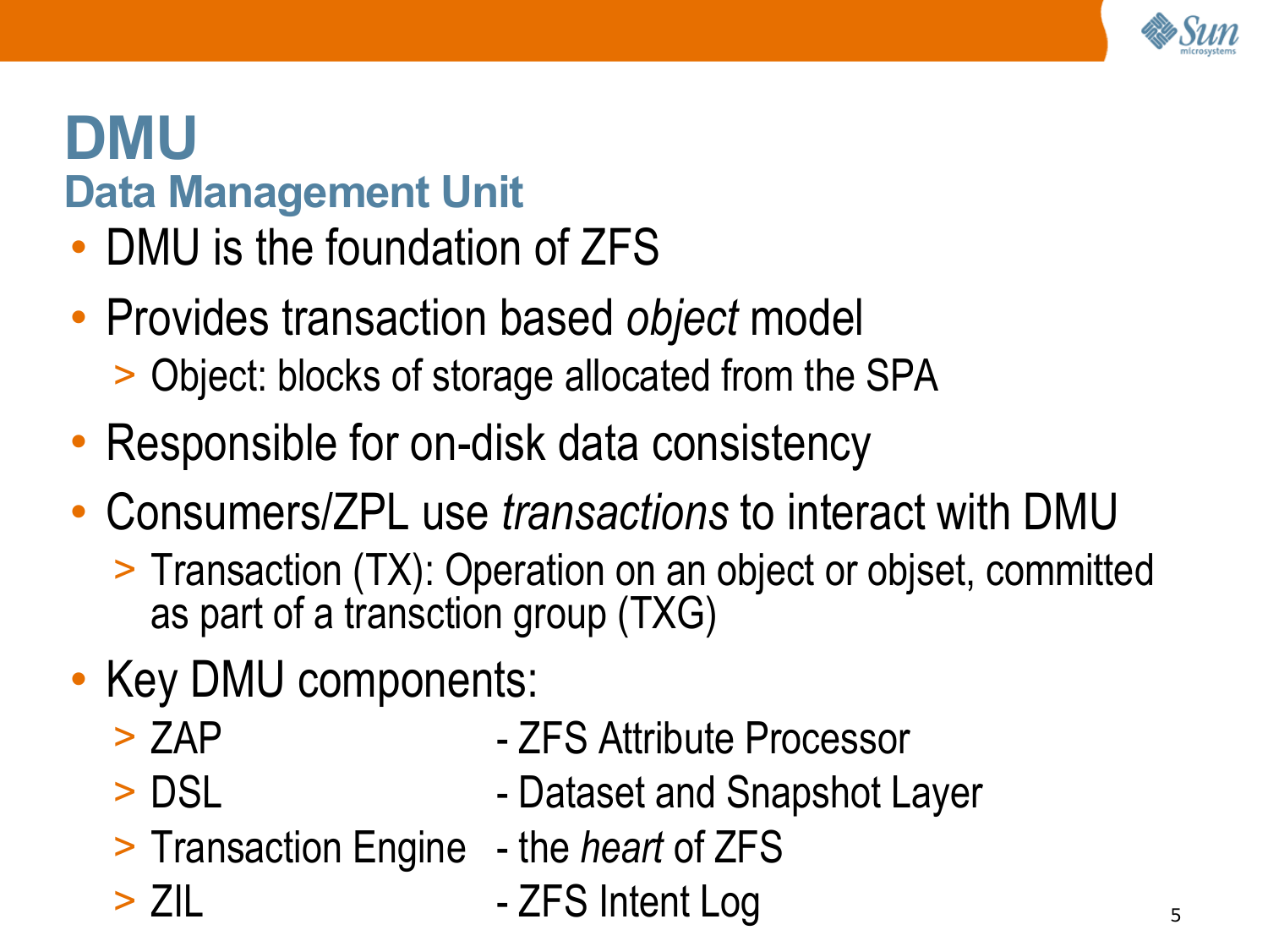

# **DMU blkptr\_t – Block Pointer**

- Data is transferred between disk and main memory in units called *blocks*
- A block pointer (blkptr\_t) is a ZFS structure used to locate, verify, and describe blocks of data
- blkptr t identifies checksum, compress and endianess
	- > blkptr\_t also contains checksum
	- > Bytes swapped on read, then written native if the pool is moved
- Size of block
	- > Logical Size of data without compression, RAIDZ or Gangblocks
	- > Physical Physical size of the block on disk after compression
	- > Allocated Total size of all blocks allocated to hold this data including any gang headers or RAIDZ parity information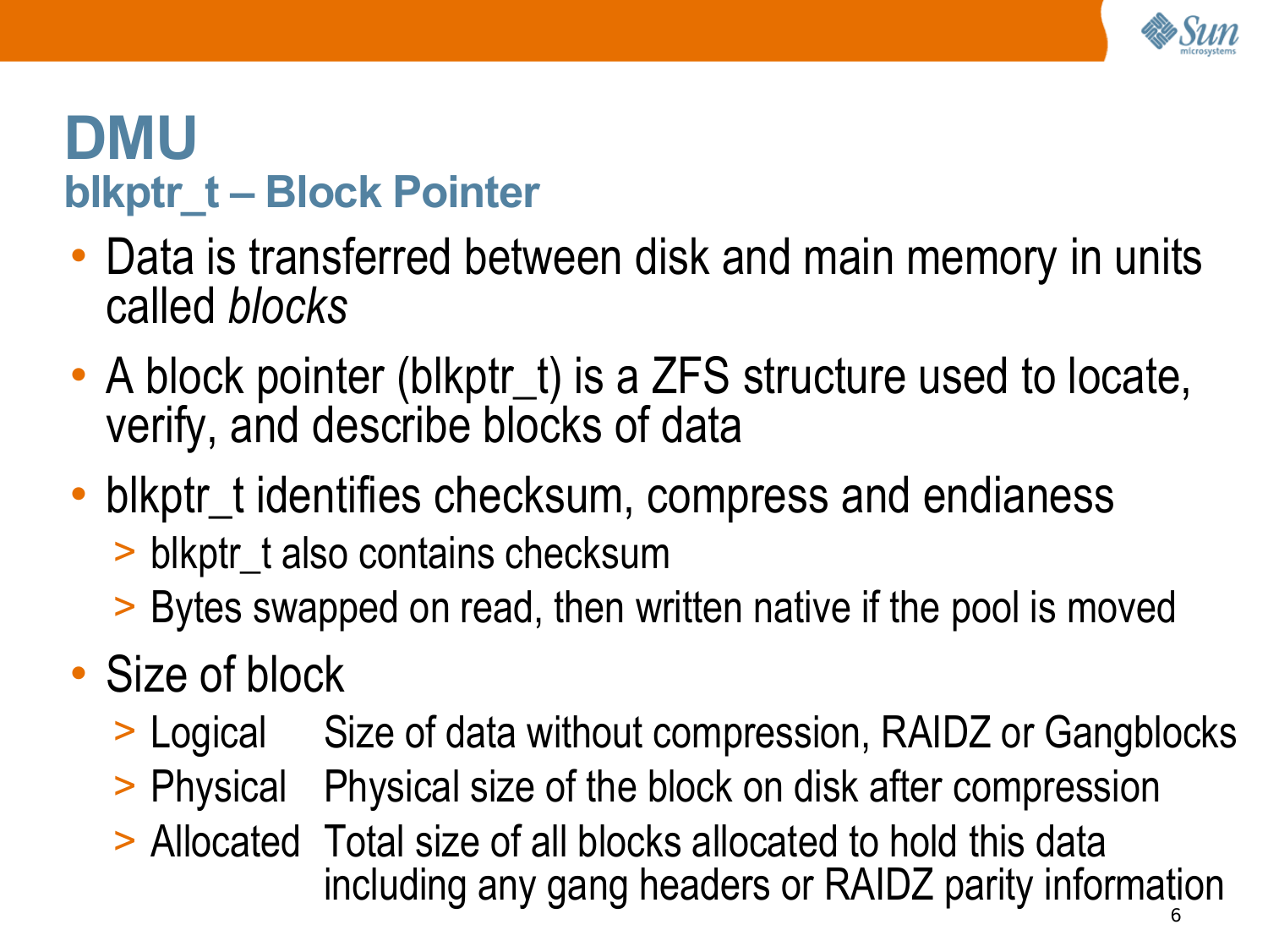

# **DMU DVA – Data Virtual Address**

- DVA is the combination of the VDEV and offset portions of the blkptr\_t
- blkptr\_t's can store up to three copies of the data pointed to by the blkptr t, each pointed to by a unique DVA
	- > The data stored in each of these copies is identical
	- > The number of DVAs used per blkptr\_t is a policy decision and is called the "wideness" of the blkptr\_t
	- > These copies are known as *ditto blocks,* by default:
		- > 1 DVA for user data
		- > 2 DVAs for filesystem metadata
		- > 3 DVAs for metadata that's global across all filesystems in the pool

> Approx 2% hit in terms of space/IO for this added redundancy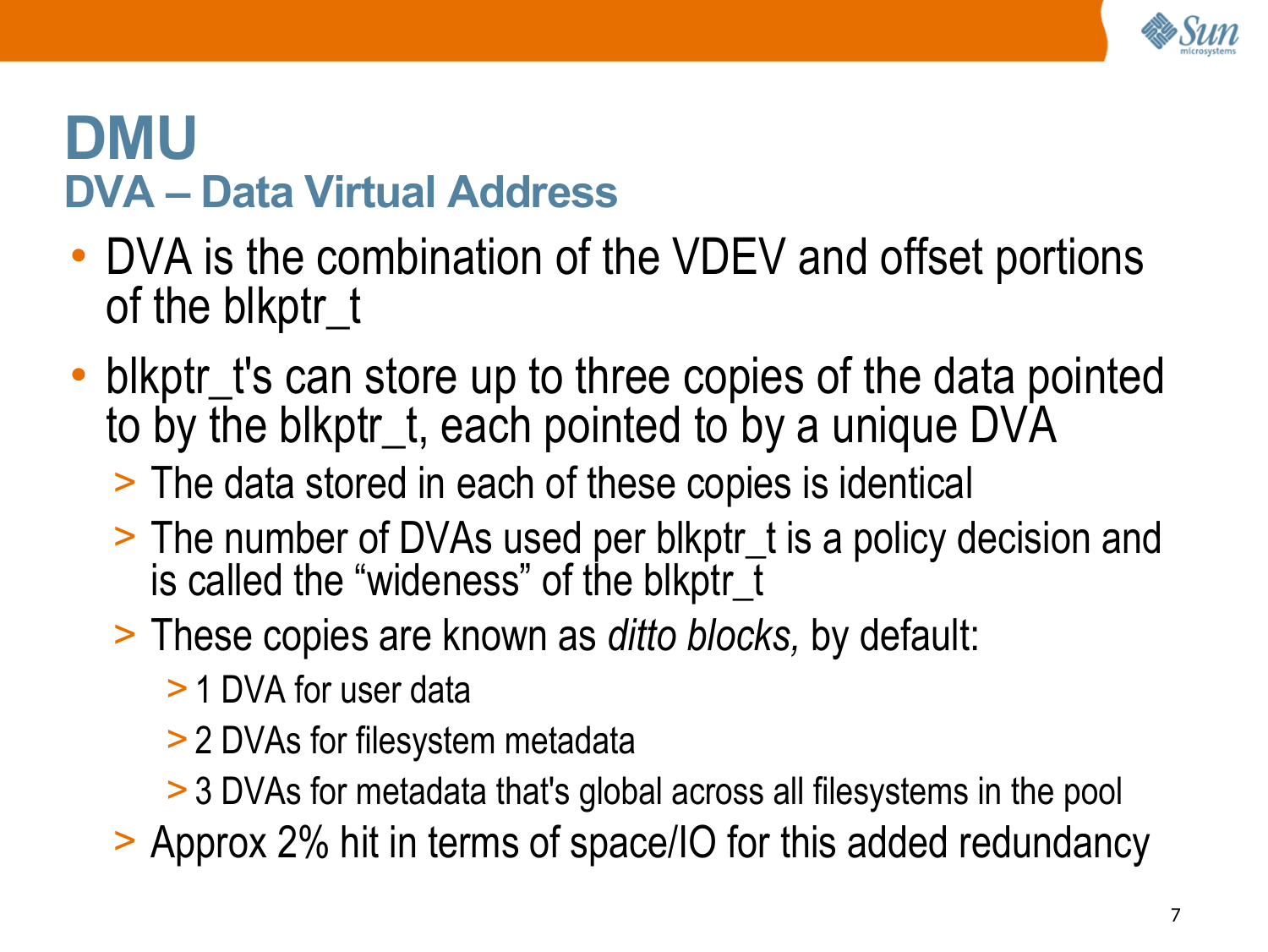

#### **DMU Ditto Blocks Diagram**

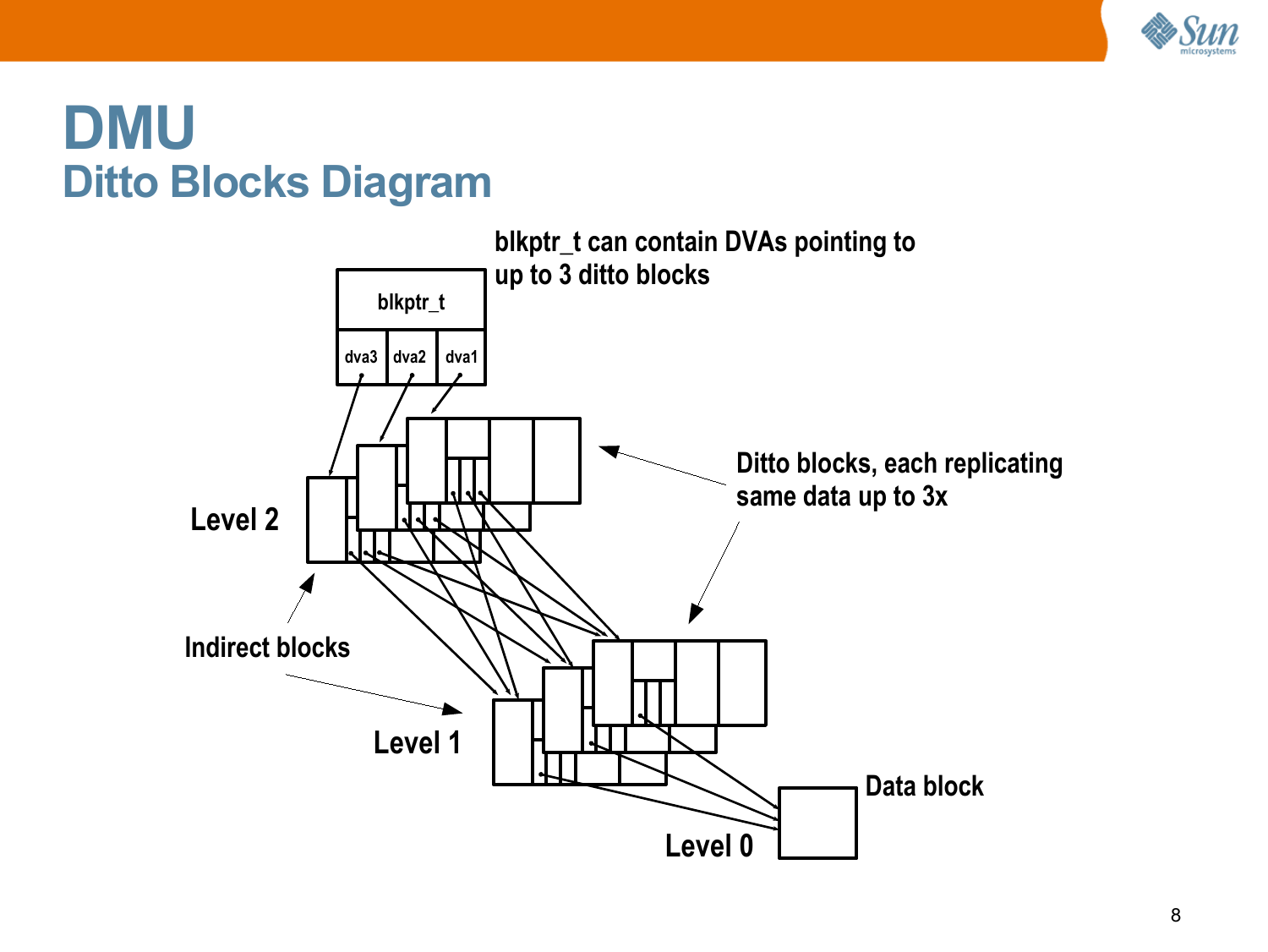

# **ZAP ZFS Attribute Processor**

- Routines to handle arbitrary (name, object) associations within an object set (objset)
	- > Most commonly used to implement directories
	- > Also used extensively throughout the DSL
	- > As a method of storing pool-wide properties
		- >mountpoint, compression (enabled/disabled/algorithm)
- Two types of ZAP object:
	- > MicroZAP
	- > FatZAP
- MicroZAPs implement a simple mechanism for storing a small number of restricted attributes, FatZAPs handle everything else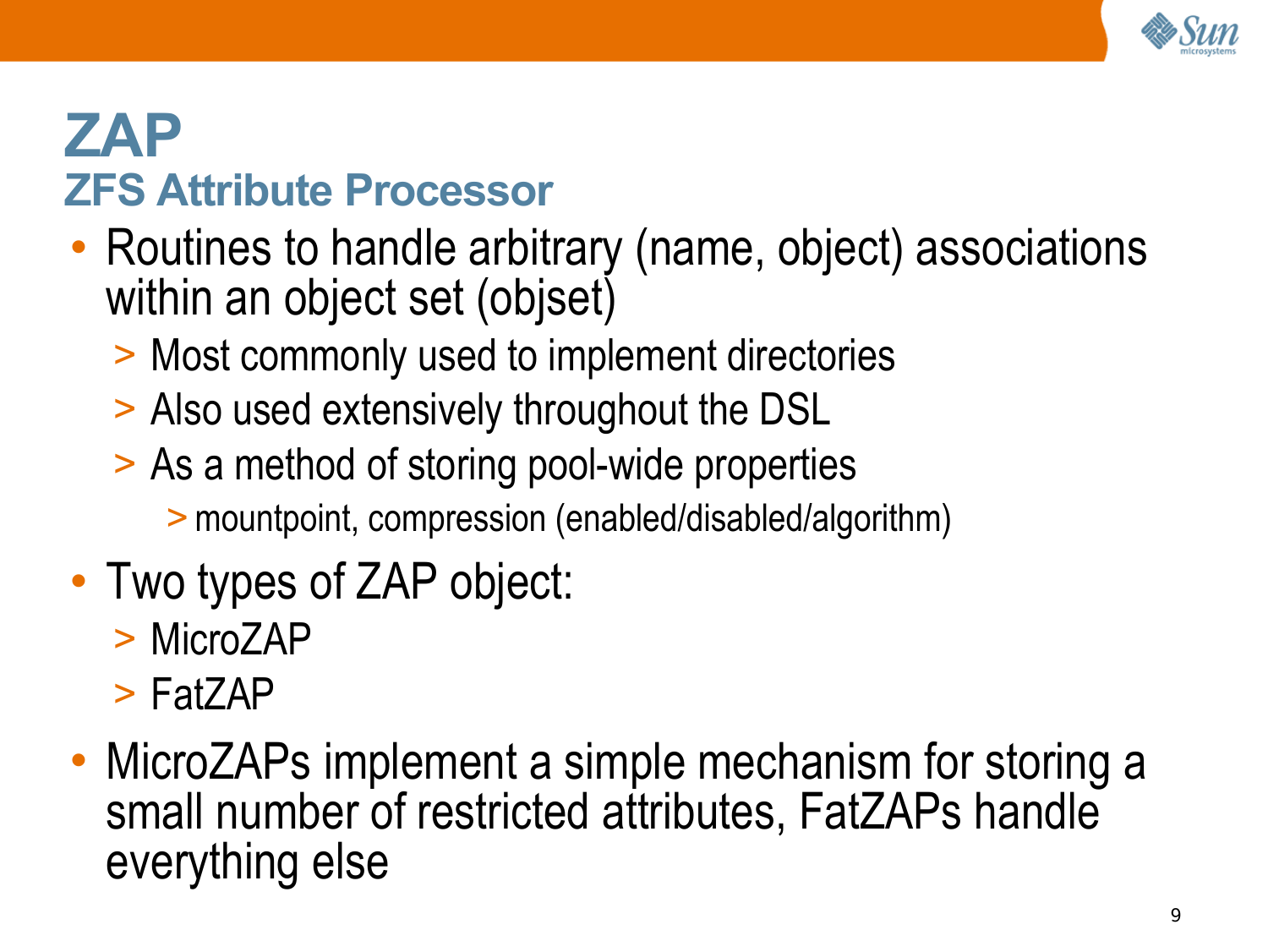

## **ZAP MicroZAP vs FatZAP**

- A MicroZAP is used if three conditions are met:
	- > Name portion of each attribute is less than or equal to 50 characters in length (including NULL terminating character)
	- > Value portion of all attributes are of type uint64\_t
	- > All name-value pair entries fit into one block max data block size in ZFS is 128Kb (allowing up to 2047 entries in a MicroZAP)
- If any of these conditions fail, a FatZAP is used
- MicroZAPs are automatically upgraded to FatZAPs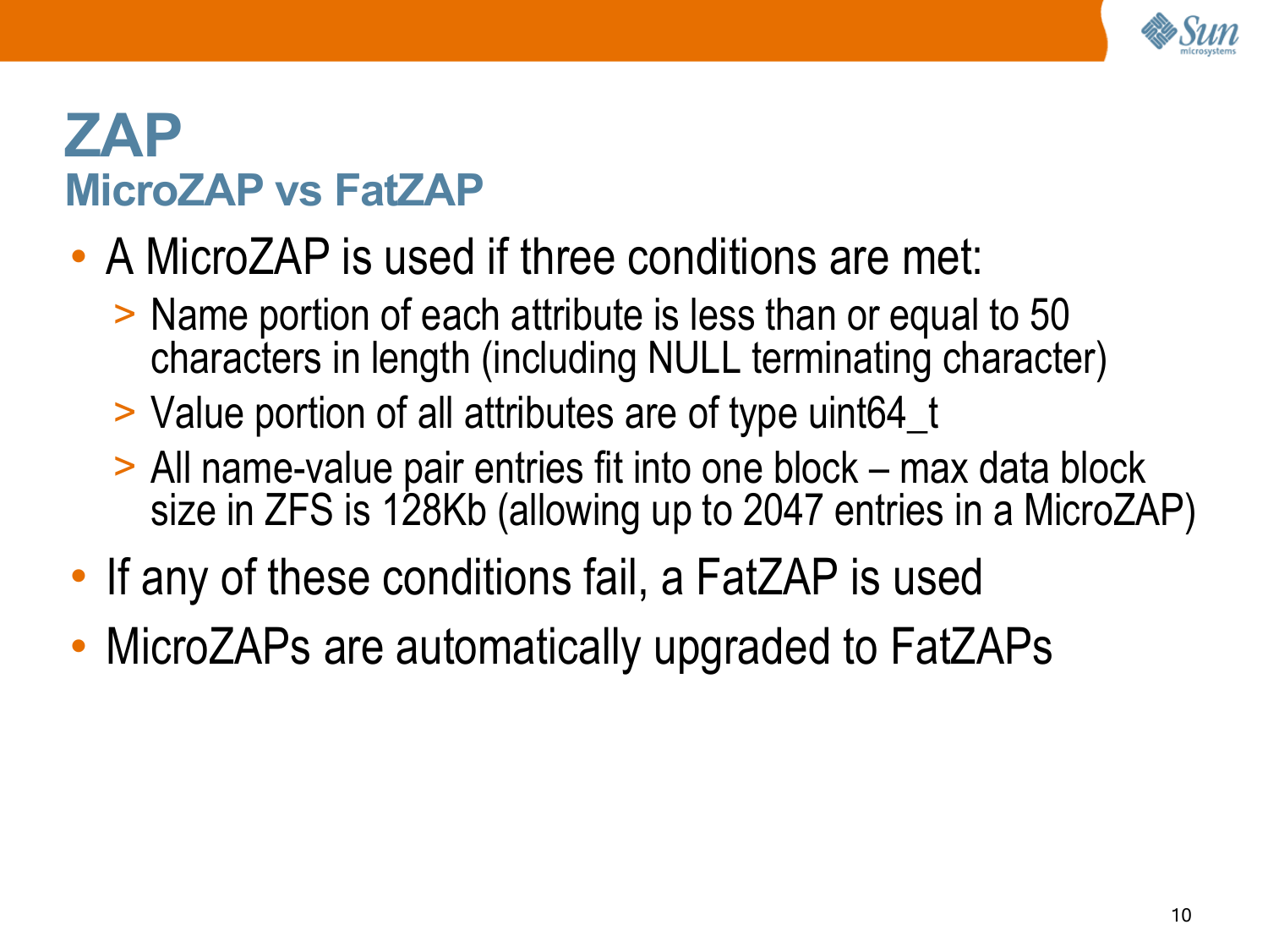

# **DSL Dataset & Snapshot Layer**

- Provides a mechanism for describing and managing relationships-between and properties-of object sets
	- > 4 types of objset: filesystem, clone, snapshot, volume

# • Relationships...

- > Relationship to parent/child filesystems
- > Relationship with snapshots and clones
- Properties...
	- > Usage, quotas, reservations, compression in use, etc
- Relationship and Properties implemented on top of objsets as datasets and dataset directories...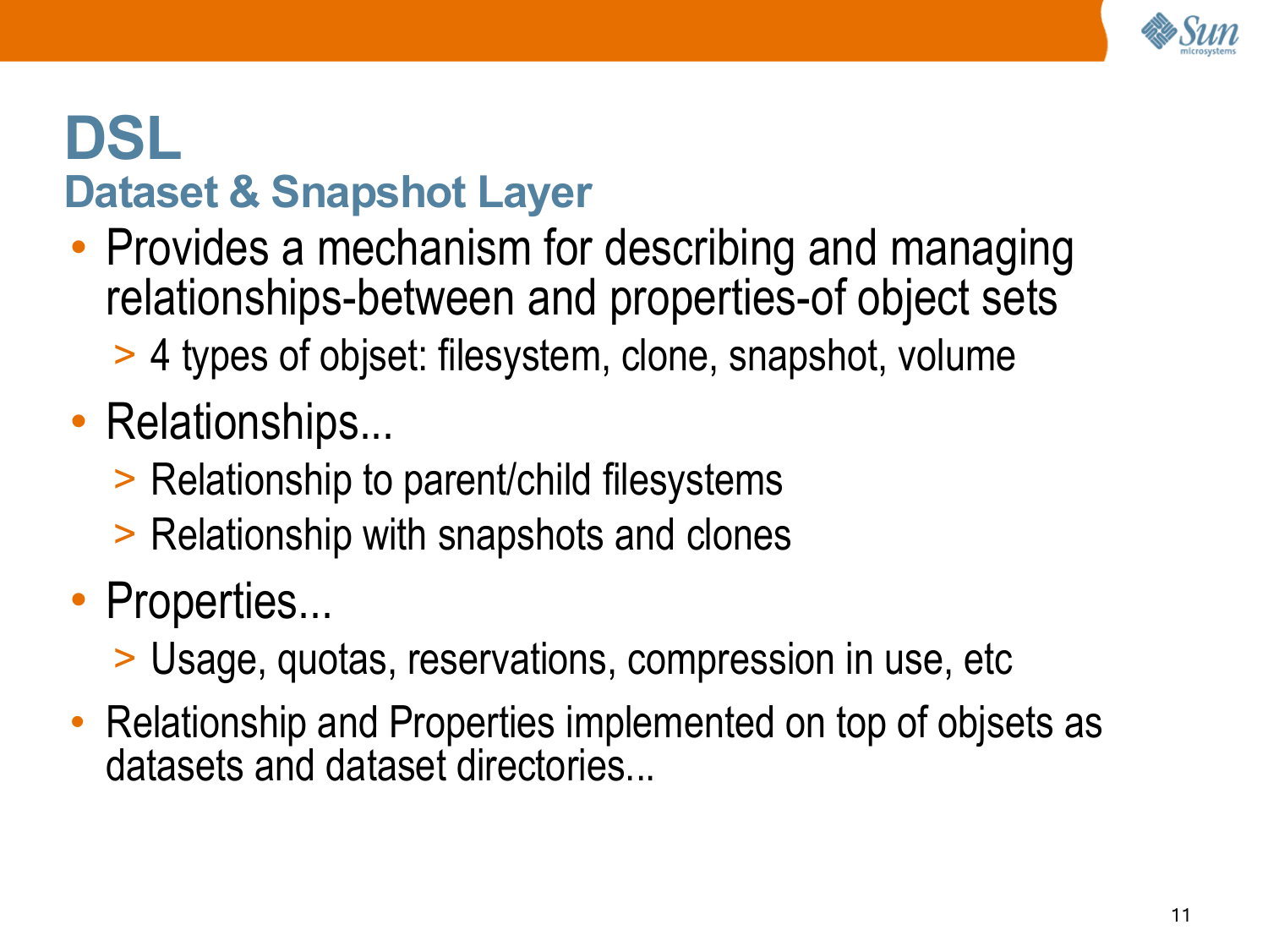

# **DSL Object Overview - Objects**



- **Objects** 
	- > Blocks of storage allocated from the SPA
	- > Everything in ZFS is an object
	- > A dnode describes and organizes a collection of blocks making up an object
	- > A znode is the ZPL level representation of a file/directory
	- > Notionally: dnode+znode ≡ UFS inode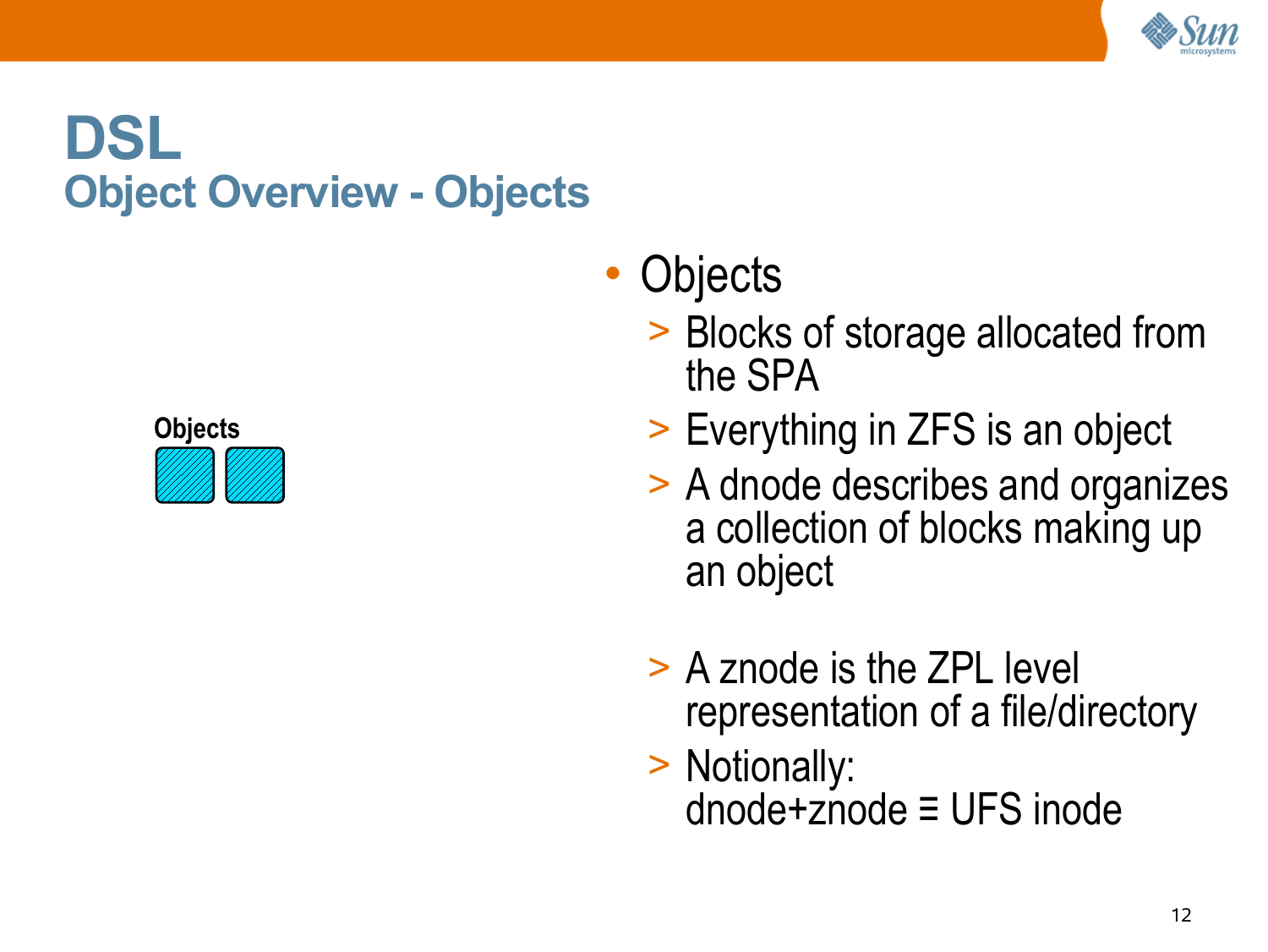

# **DSL Object Overview – Object Sets (objsets)**

- **Objsets** 
	- > Group related objects, such as objects in a filesystem
	- > DSL provides manages relationships between objsets

**Object Set**

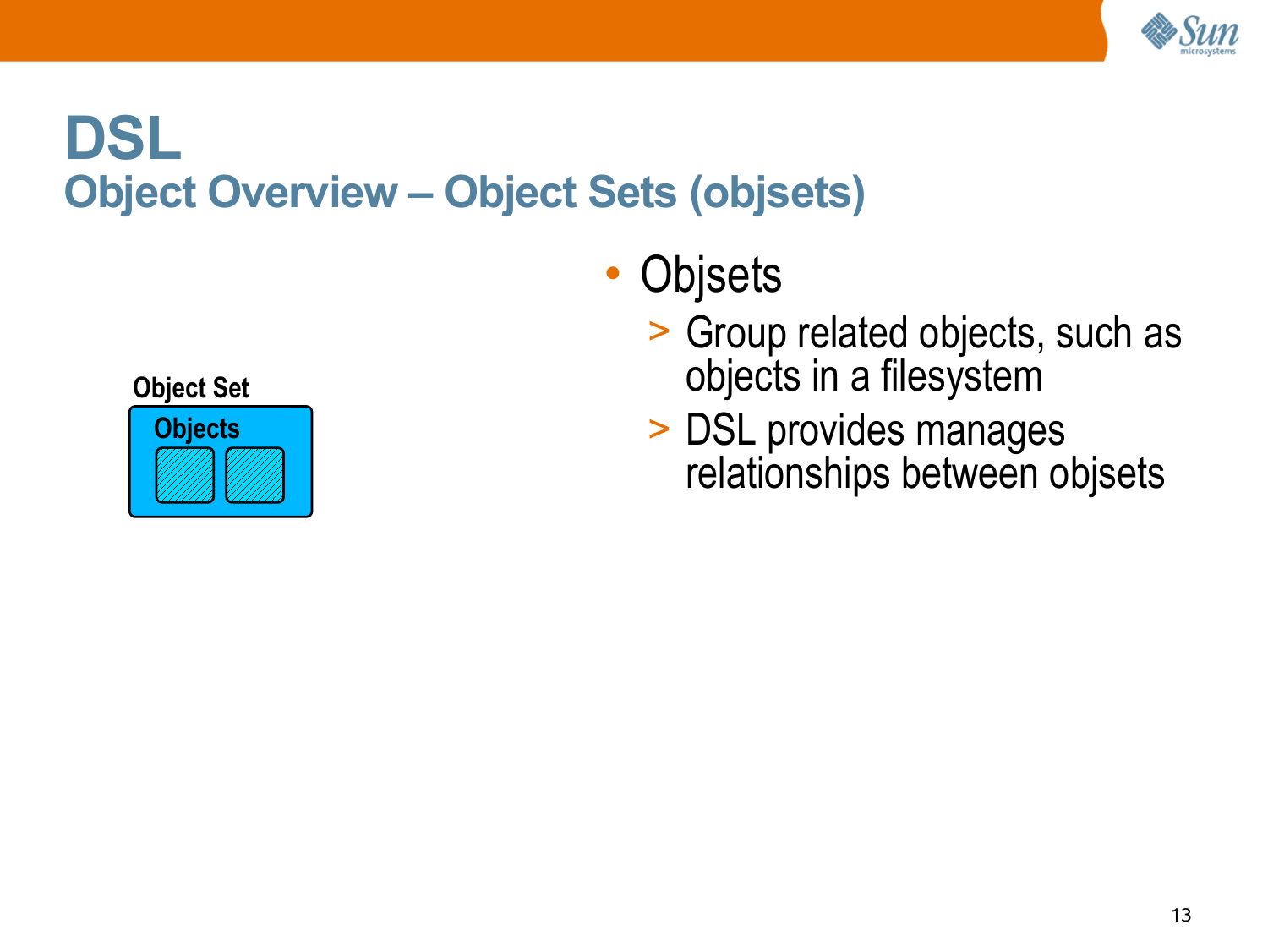

# **DSL Object Overview - Datasets**





- Dataset
	- > Encapsulates objset and provides
		- > Space usage
		- > Snapshot relationships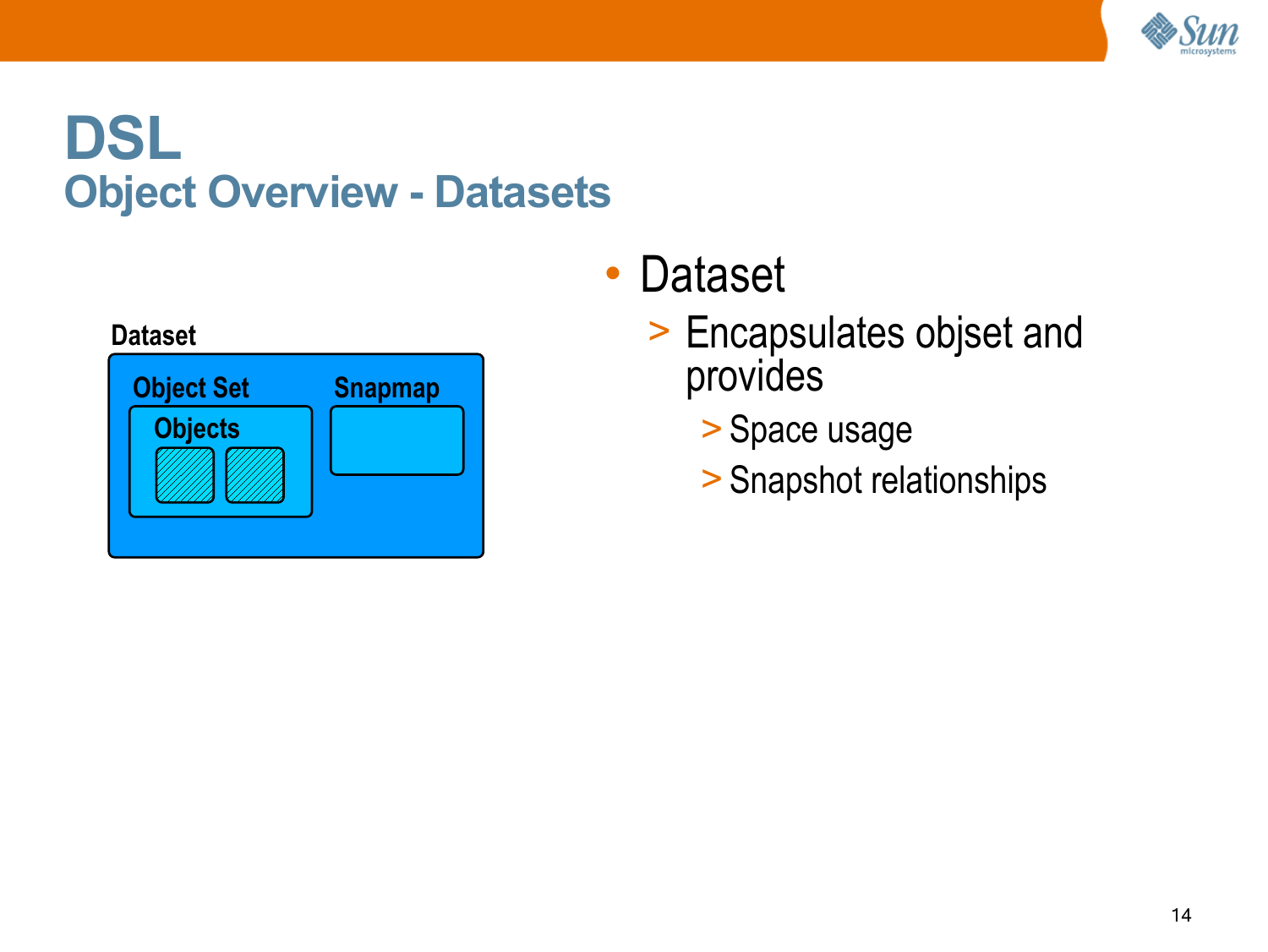

# **DSL Object Overview – Dataset Directory**

#### **Dataset Directory**

| <b>Dataset</b>    |                   |
|-------------------|-------------------|
| <b>Object Set</b> | <b>Snapmap</b>    |
| <b>Objects</b>    |                   |
|                   |                   |
|                   |                   |
| <b>Childmap</b>   | <b>Properties</b> |
|                   |                   |
|                   |                   |

- Dataset Directory
	- > Groups datasets
	- > Properties such as quotas, reservations, compression

### > Dataset relationships

> A child is dependent on the existence of its parent. A parent can not be destroyed without first destroying all children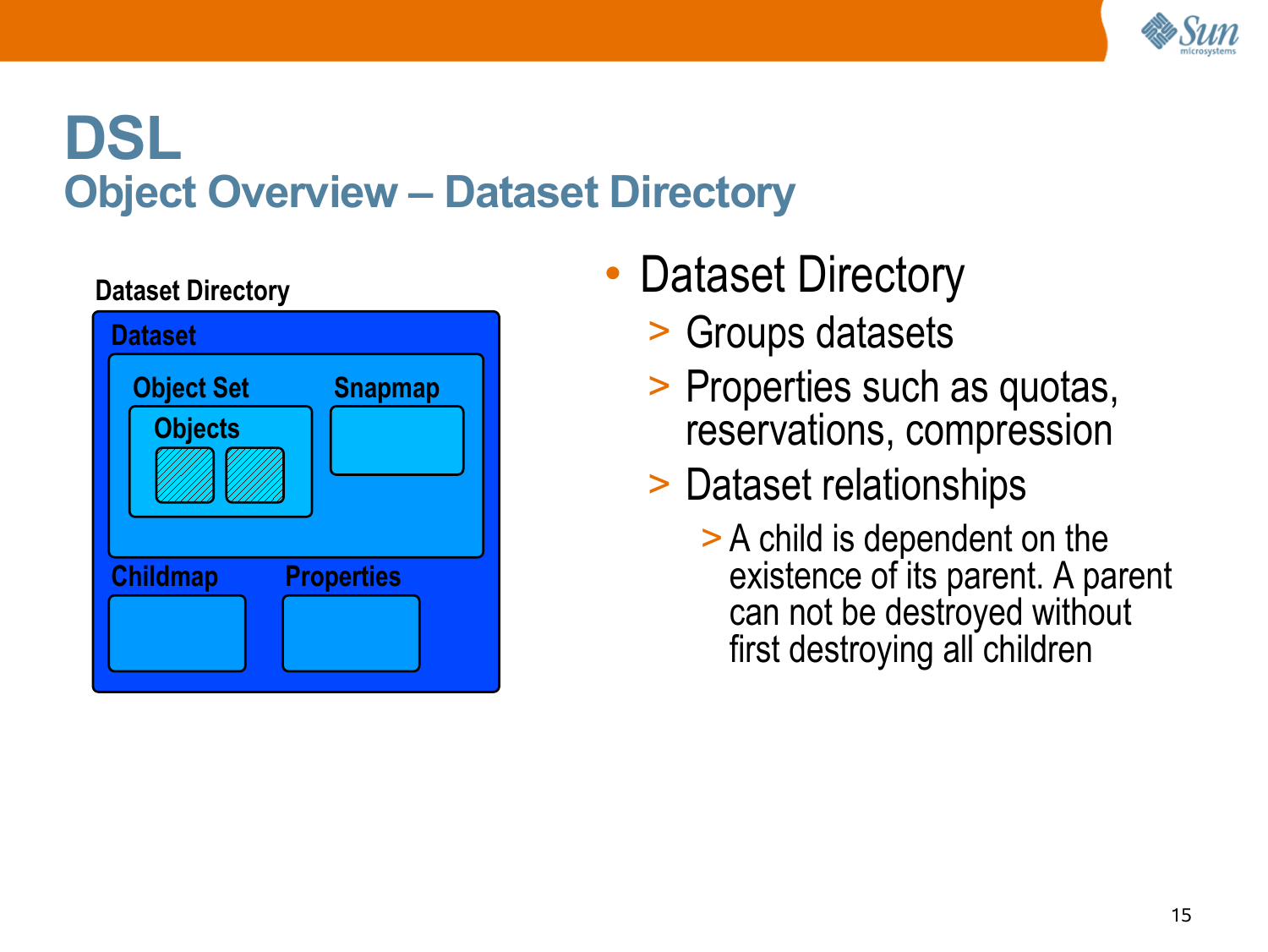

### **Transaction Engine Overview**

- The heart of ZFS, driving I/O behaviour
- Changes to objects/objsets (transactions/TX) are grouped together as transaction groups (TXG)
- TXG updates either succeed or fail as a whole > Delivers on-disk data consistency
- Significant performance gains for updates
	- > Removes majority of I/O ordering constraints
		- > Deleting a file:
			- 1. Start a transaction
			- 2. Remove file from directory object and free the object's dnode (contains znode and file blkptr\_t's), *in any order*
			- 3. Commit the transaction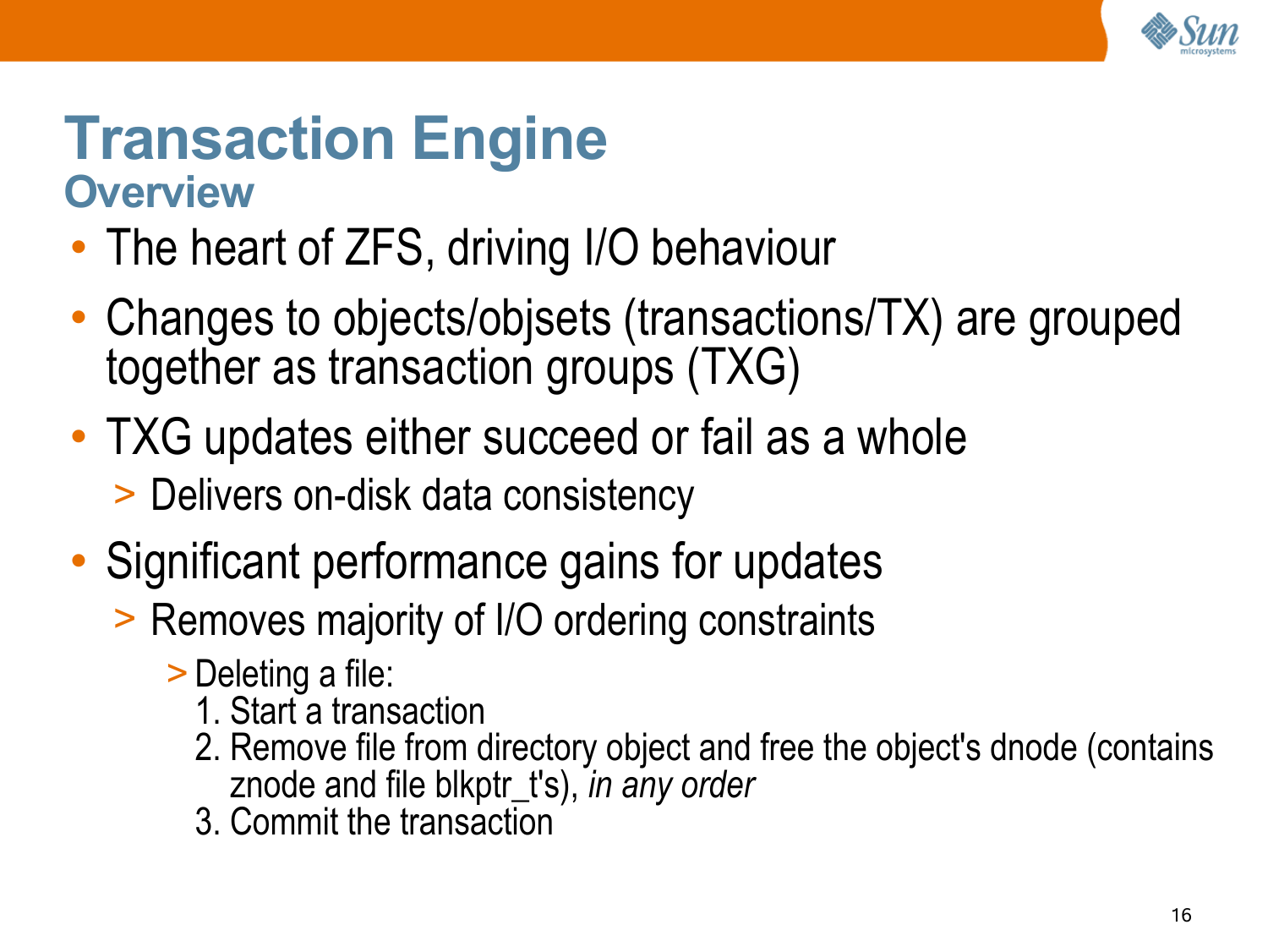

# **Transaction Engine Transaction Group States**

- TXGs can exist in one of three states:
	- > Open Accumulating new updates
	-
	-
	- > *Quiescing* -> Quiesced Waiting for updates to commit
	- > *Syncing* -> Synced Flushing updates to storage
- Consumer/ZPL use of TXs and TXGs
	- > 1. Create TX
	- > 2. Assign TX to a TXG
	- > 3. Modify the objects as part of the TX
	- > 4. Commit TX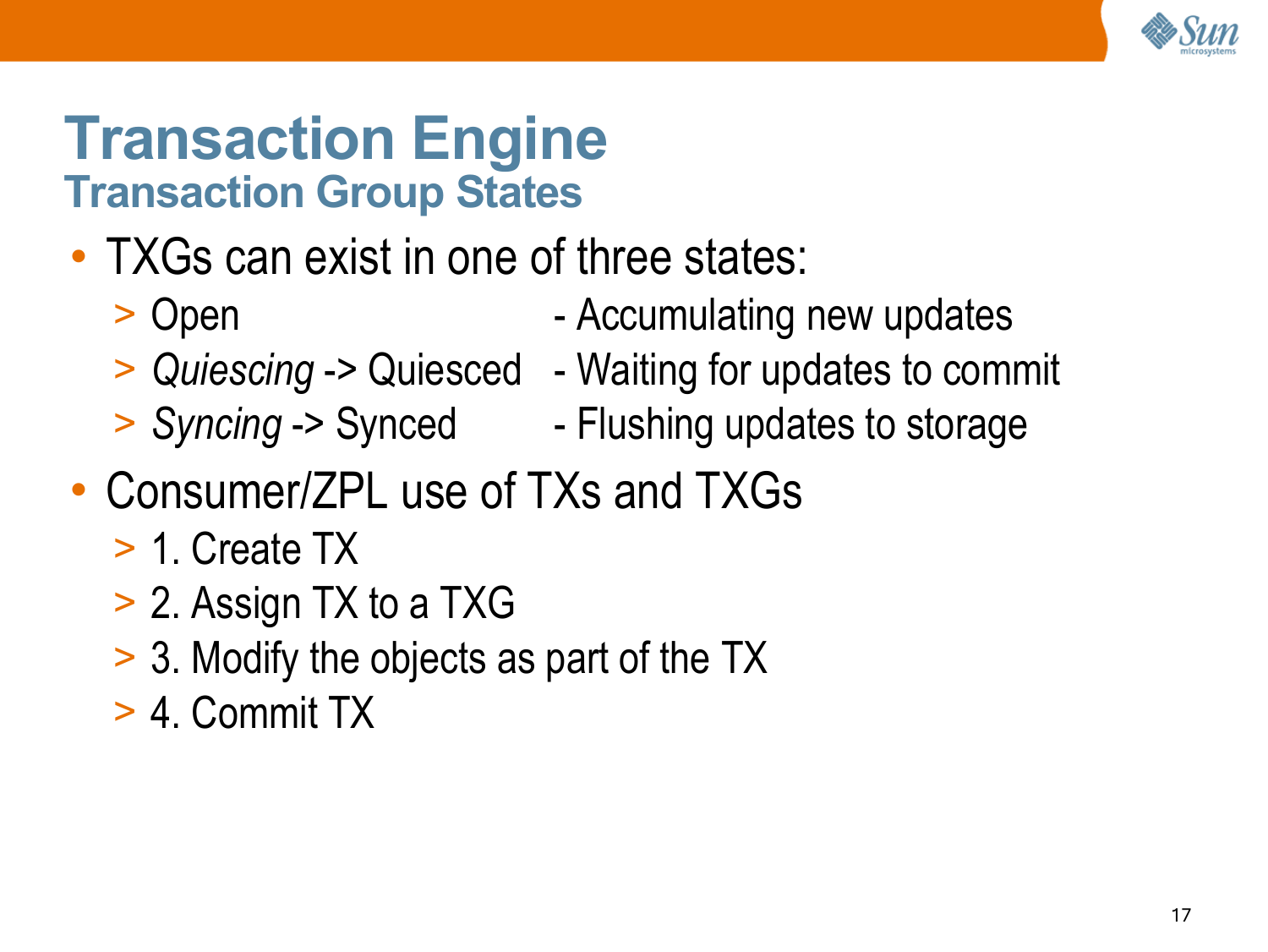

# **Transaction Engine Driver Threads**

- txg\_timelimit\_thread
	- > Fires every five seconds
	- > Attempts to move the transaction engine to the next state
- txg\_quiesce\_thread
	- > Responsible for ensuring any pending modifications to objects have completed (quiesced)
	- > Wakes up the sync thread when all updates have been committed
- txg\_sync\_thread
	- > Responsible for syncing data out to stable storage
- Single state structure is used by all three threads
	- > tx\_state\_t: records TXG number for each state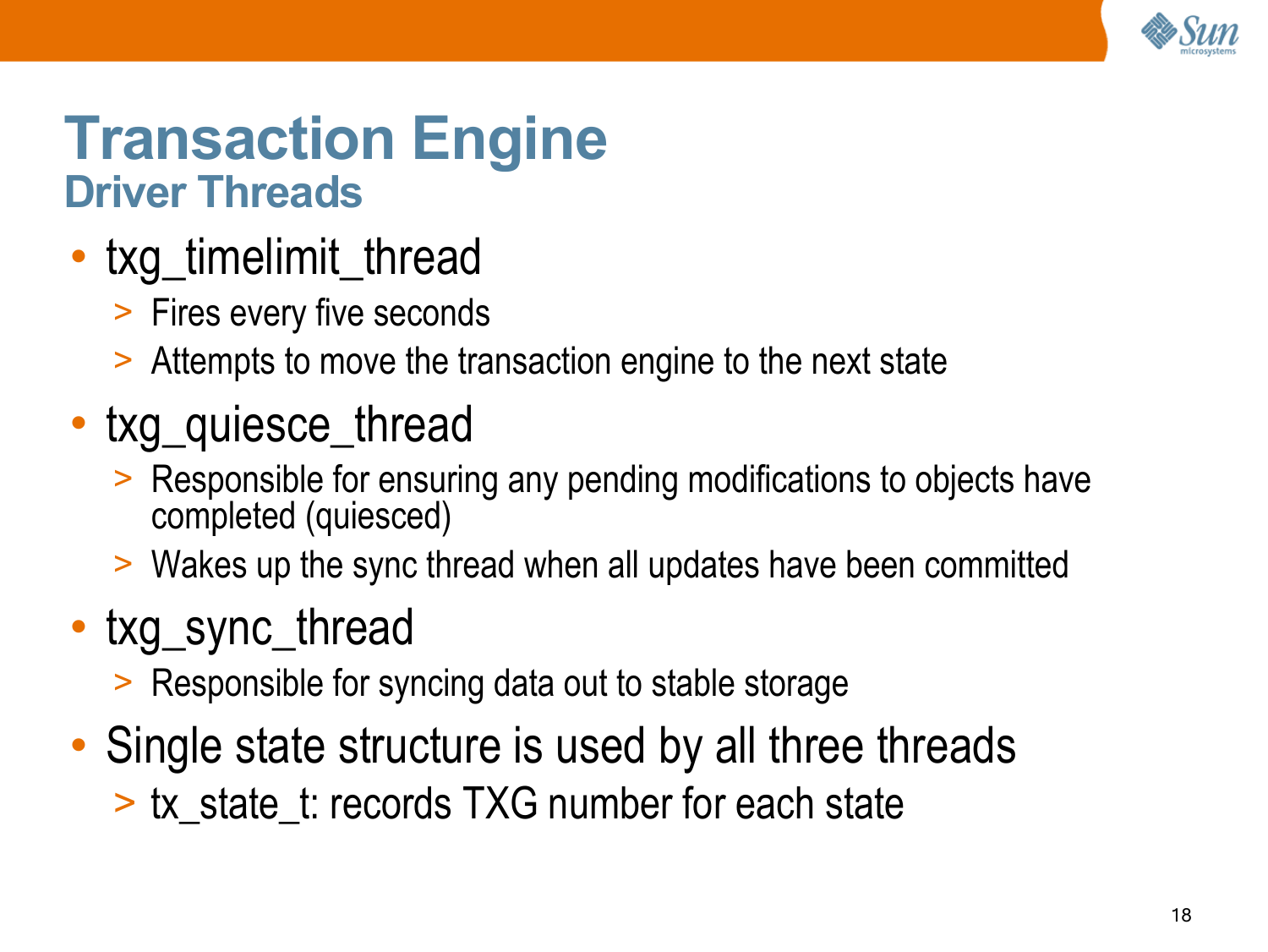

#### **Transaction Engine TXG State Transistion Diagram**

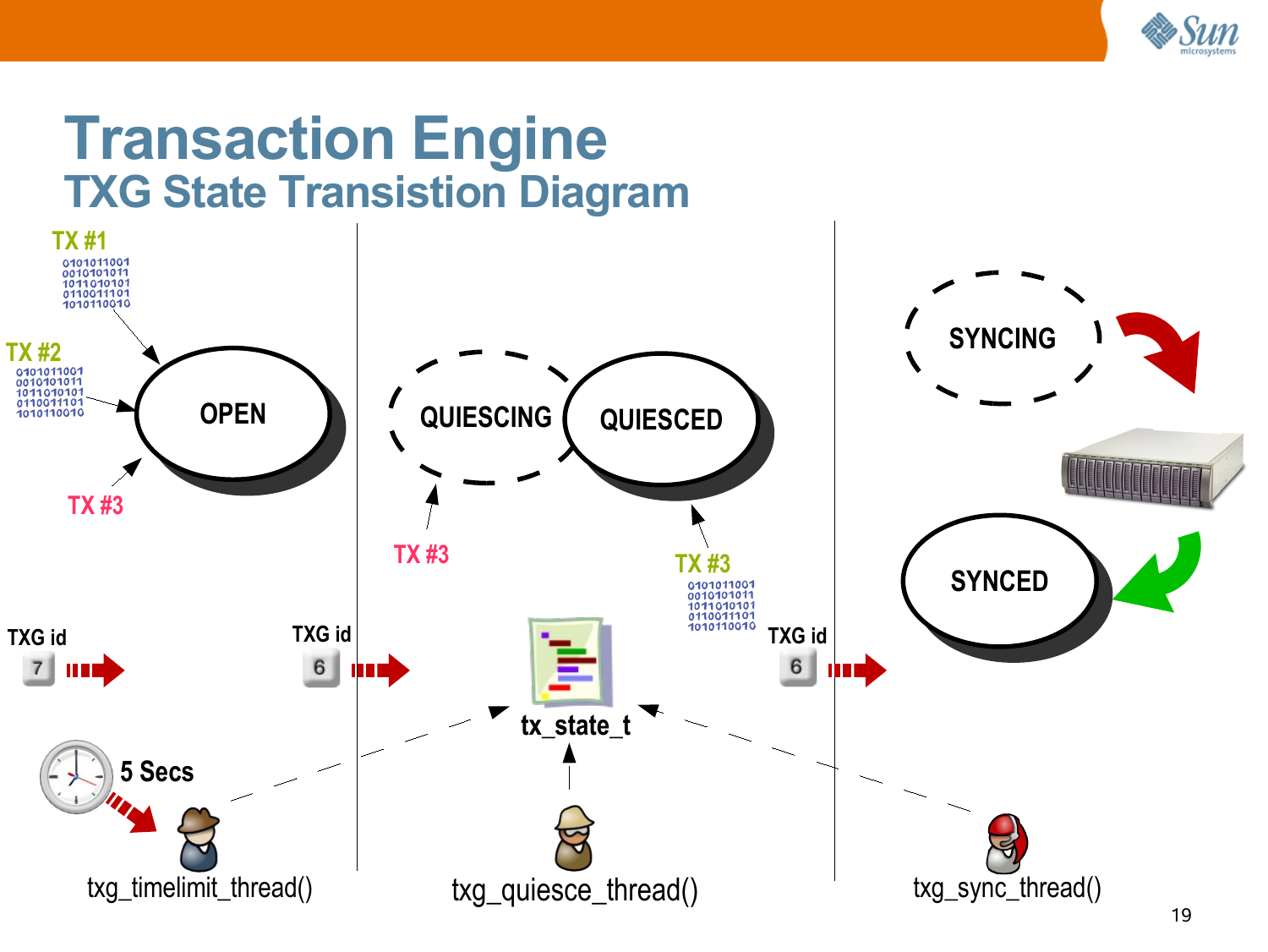

# **ZIL ZFS Intent Log**

- Filesystems buffer write requests and sync these to storage periodically to improve performance
- Power loss can corrupt filesystems and/or suffer data loss
	- > Corruption solved with TXG commits
		- > Always on-disk consistency
- Use *synchronous* semantics for applications requiring data is flushed to stable storage by the time a system call returns
	- > Open file with O\_DSYNC
	- > Flush buffered contents with fsync(3c)
- The ZIL provides synchronous semantics for ZFS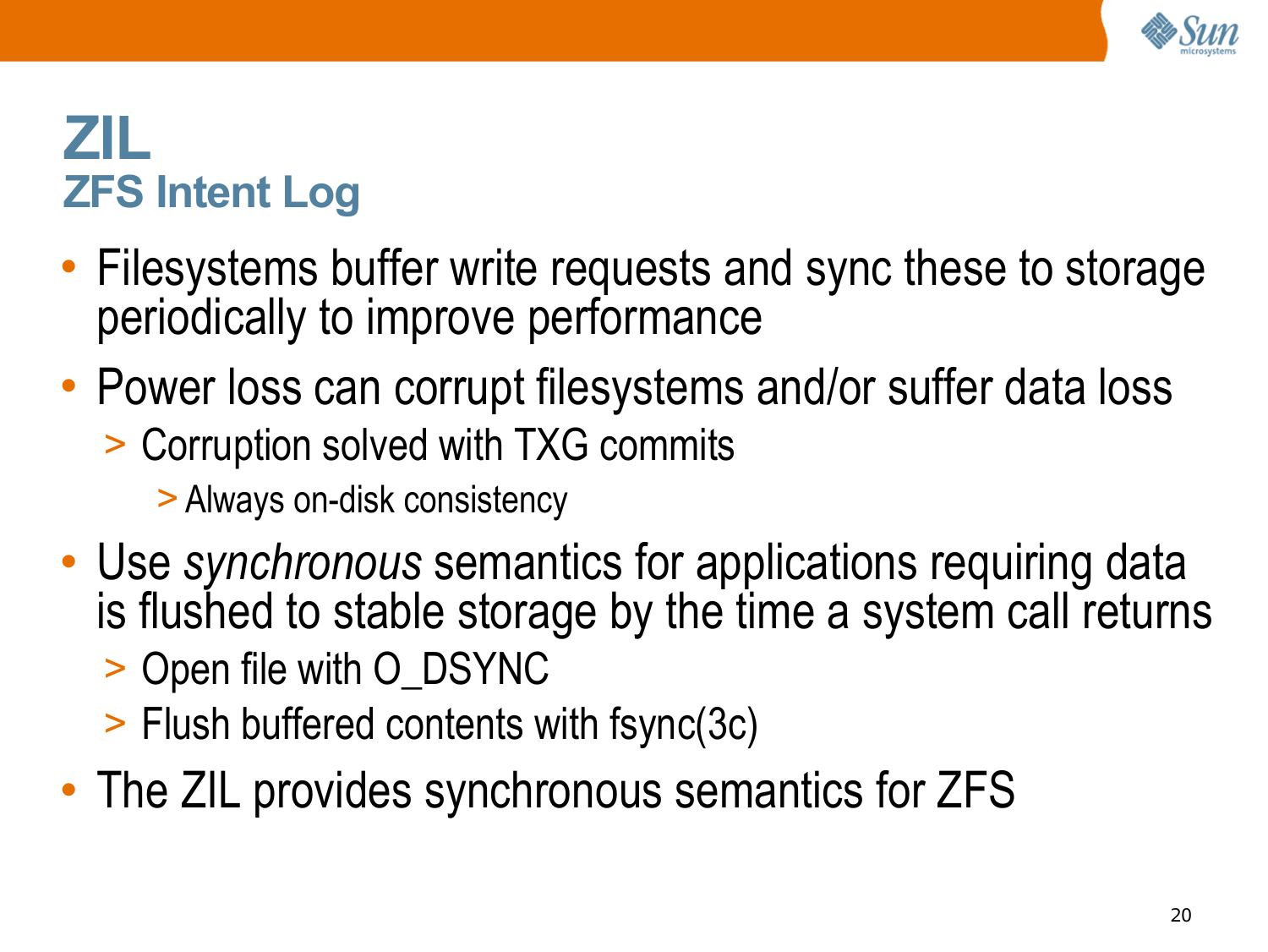

# **ZIL Operational Overview**

- Zilogs (ZIL Logs) used to record write/modify transactions > Zilog has enough data to replay the transaction
- Common case: defaulting to write/modify buffering: > Zilogs not written to stable storage
- When synchronous semantics required:
	- > Zilogs written to disk
	- > Log blocks dynamically allocated/freed from available blocks
	- > Disk based log is on a per dataset/filesystem basis
- Zilogs freed on TXG commit
- In the event of power failure/panic the transactions are replayed from zilogs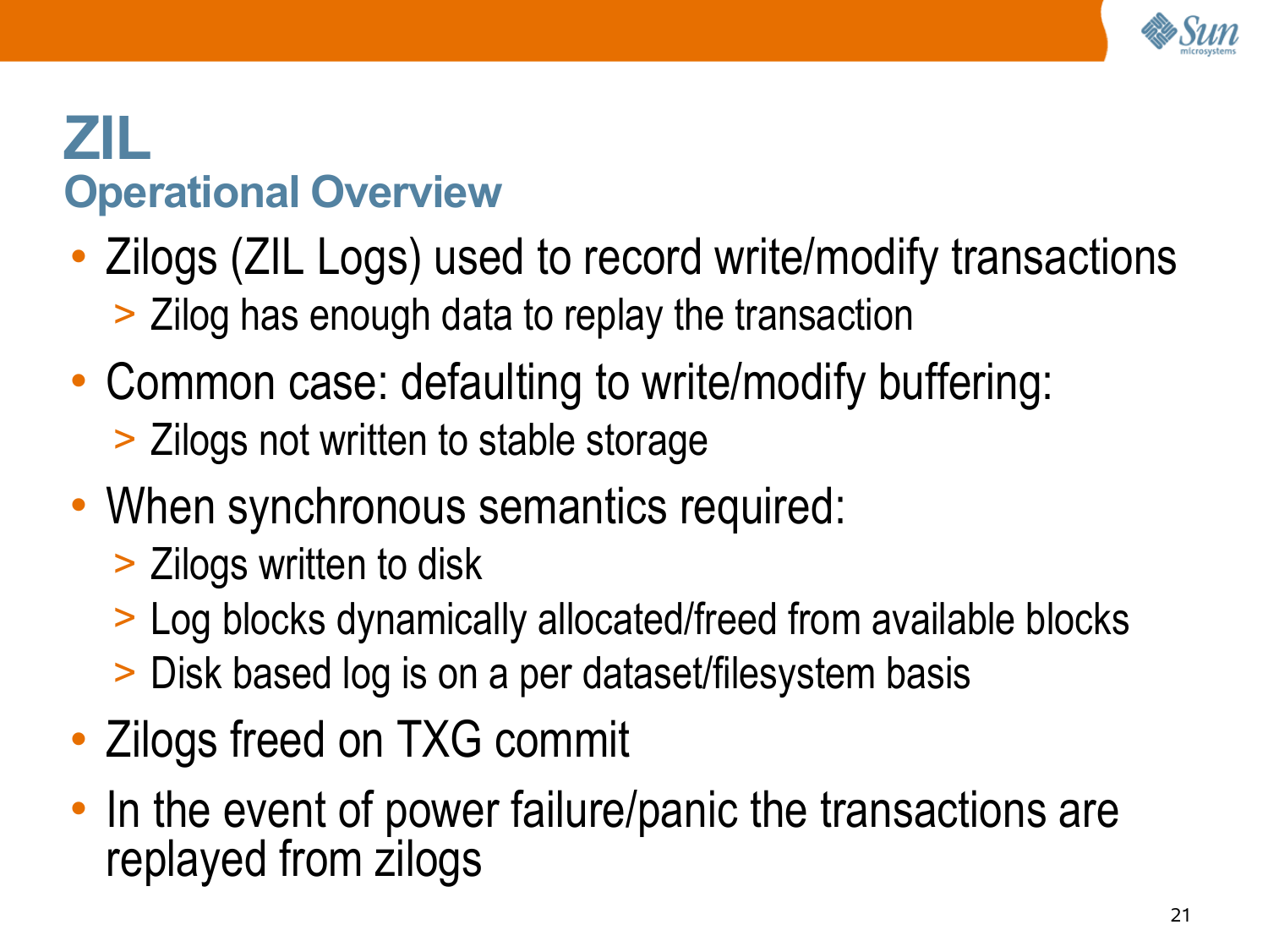

# **ARC Overview and Purpose**

- ZFS does not use page cache like UFS (except: mmap(2))
- Adaptive Replacement Cache
	- > Based on Megiddo & Modha (IBM) at FAST 2003
		- > ARC: A Self-Tuning, Low Overhead Replacement Cache
	- > ZFS ARC differs slightly in implementation
		- > ZFS: Variable sized cache and contents, non-evictable contents
- DMU uses the ARC to cache DVA data objects
- 1 ARC per system
- 2 LRU (Least Recently Used) caches plus History
	- > Recency (MRU) and Frequency (MFU)
		- > ARC data survives large file scan
	- > 1c cache and 1c history (c = cache size)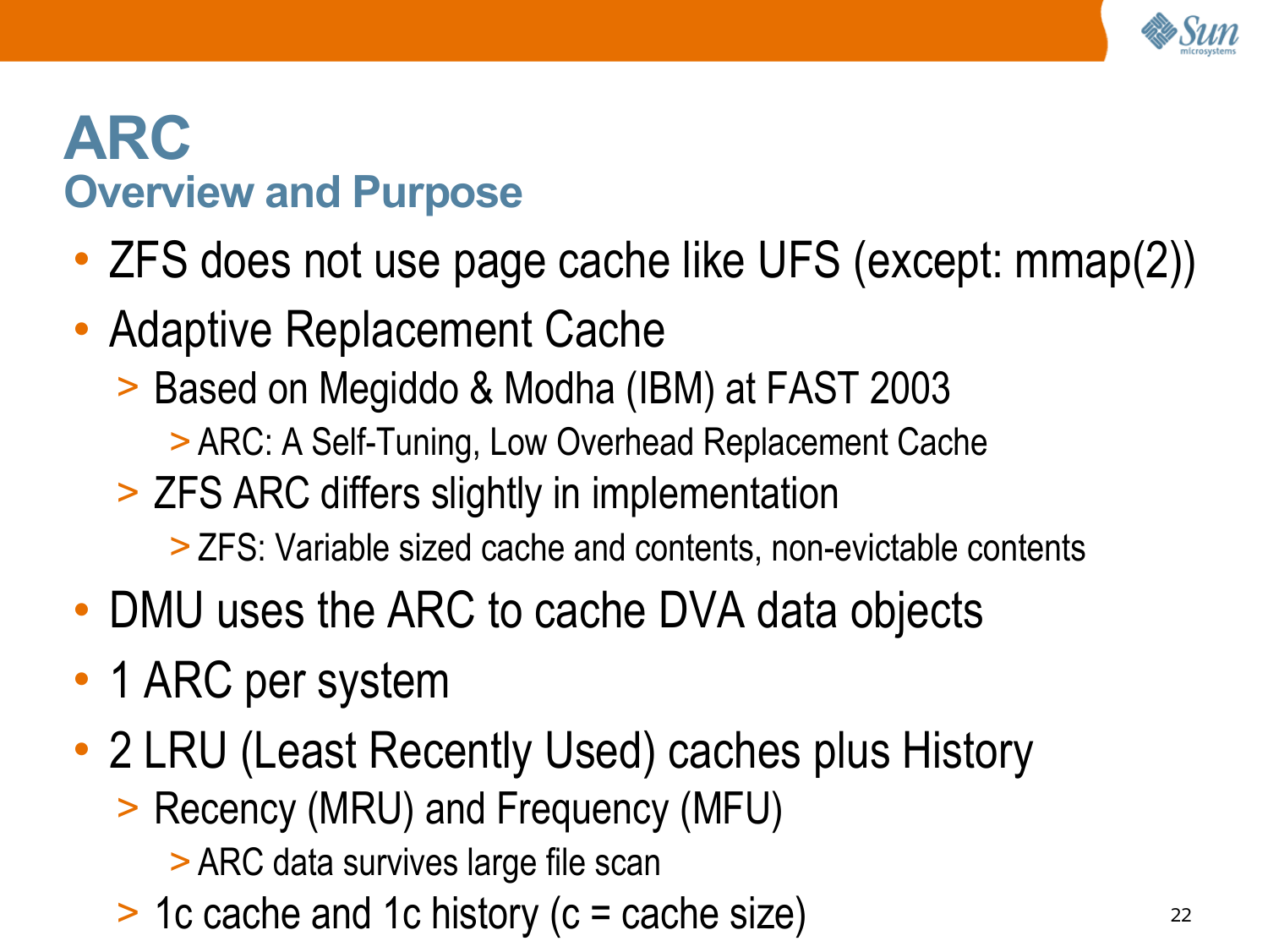

## **ARC Buffer States**

- ARC uses two data structures:
	- > Header contains metadata (DVA, TXG birth, state, etc)
	- > Buffer contains pointer to cached data
- ARC buffers are in 1 of 5 states:
	- > anon no DVA, dirty block copies before written out, treated as part of MRU
	- > MRU recently used and cached
	- > MFU frequently used (more than once) and cached
	- > MRU ghost recently used and not cached
	- > MFU ghost frequently used and not cached
- Ghost caches only contain ARC buffer headers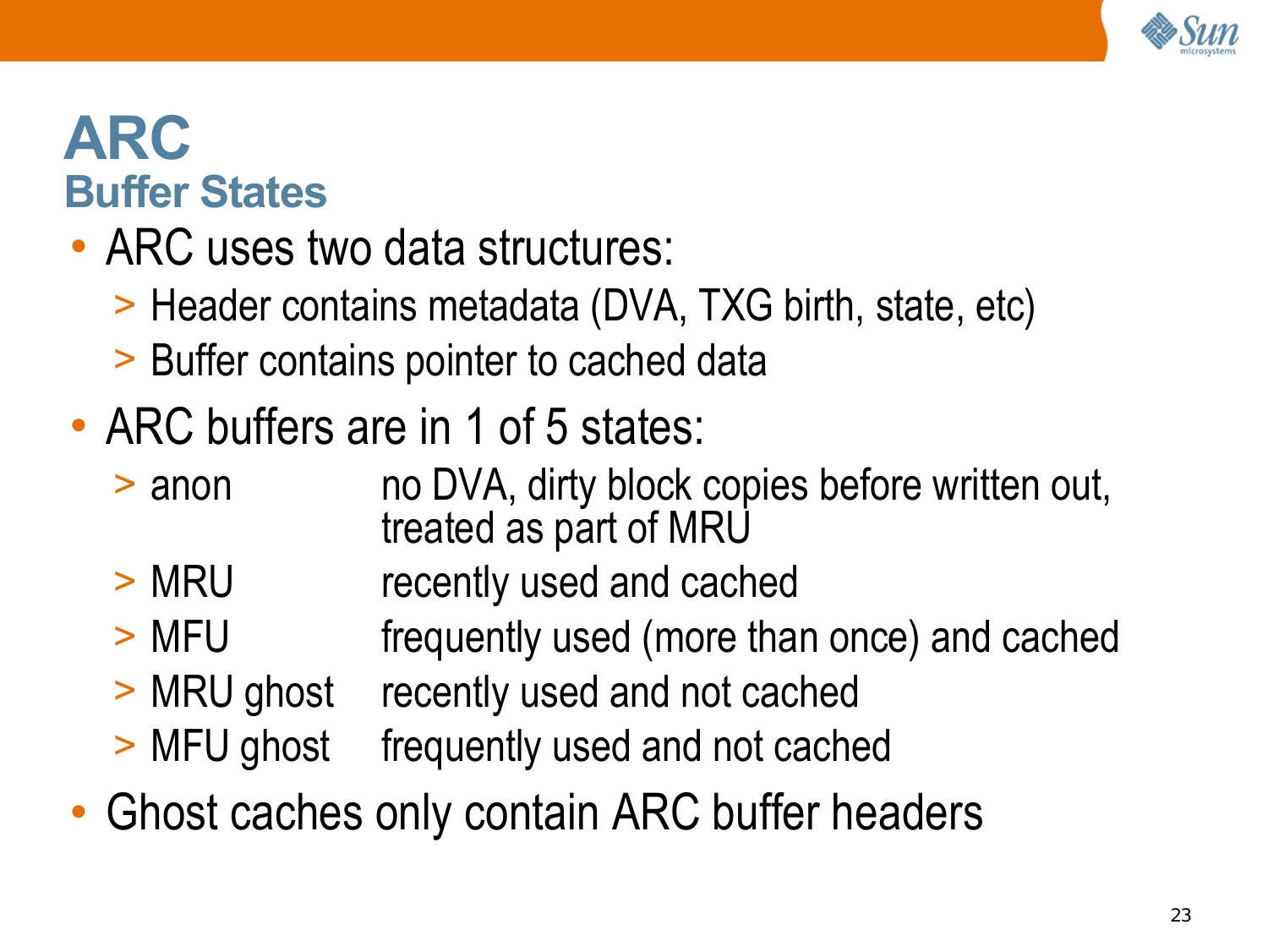

## **ARC Diagram of Caches**



- MRU = Most Recently Used, MFU = Most Fequently Used
- ARC adapts c and p in response to workloads
- ARC parameters initialised to:

```
arc c min = MAX(1/32 of all mem, 64Mb)
arc c max = MAX(3/4 of all mem, all but 1Gb)
\arc<sup>-</sup> = MIN(1/8 physmem, 1/8 VM size)
arcp = arc c / 2
```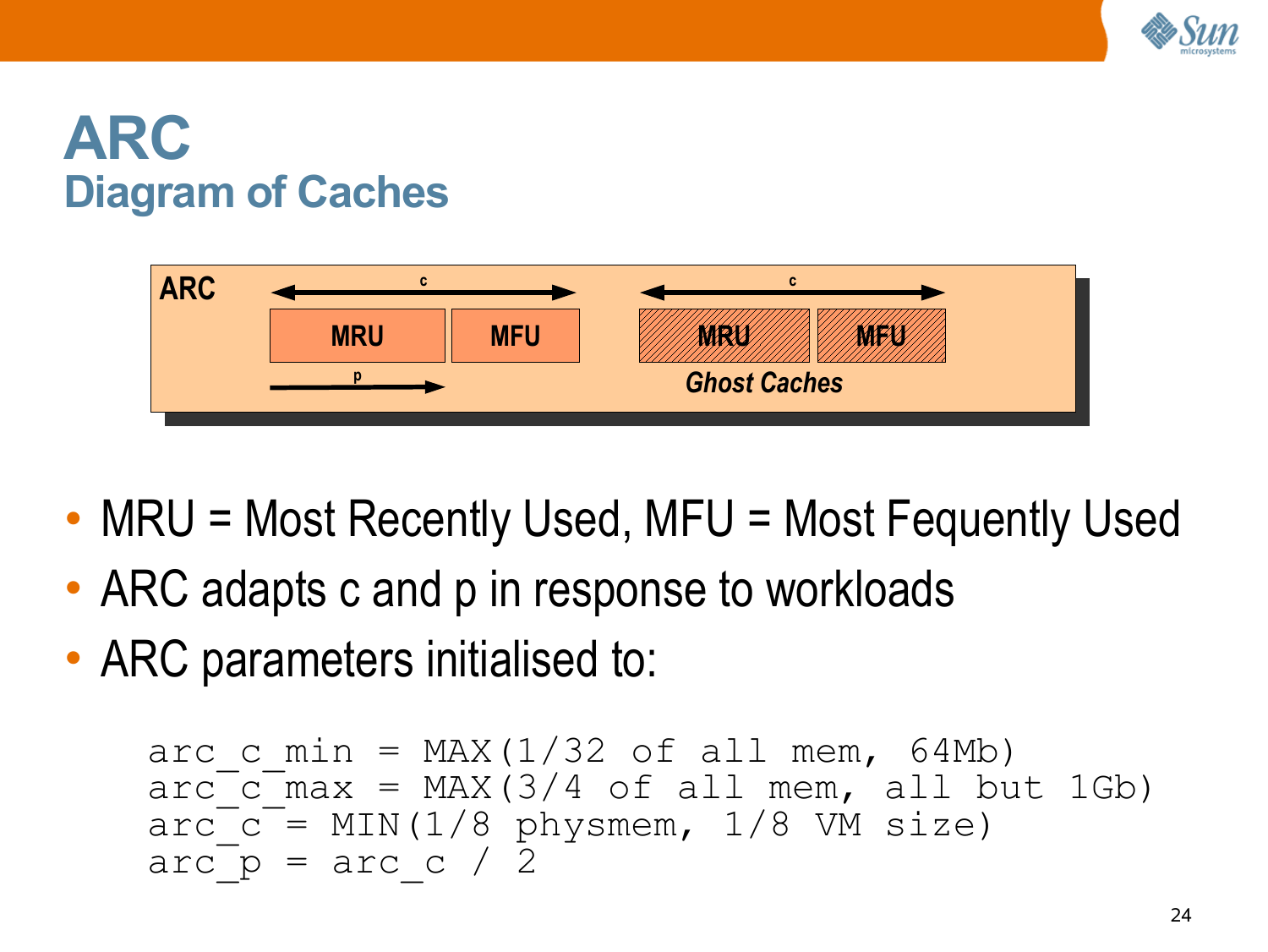

# **ARC Caches in Action**

# • If evicting during cache insert, then:

- > 1. Inserting in MRU & MRU < p then arc\_evict(MFU)
- > 2. Inserting in MRU & MRU > p then arc\_evict(MRU)
- > 3. Inserting in MFU & MFU < (c-p) then arc\_evict(MRU)
- > 4. Inserting in MFU & MFU > (c-p) then arc\_evict(MFU)
- Buffers change state (ie cache) in response to access
	- > If current state is MRU, and at least ARC\_MINTIME (62ms) since last access, then new state is MFU
	- > All other repeated accesses result in state of MFU
		- > Exception: Prefetching in MRU or Ghosts results in MRU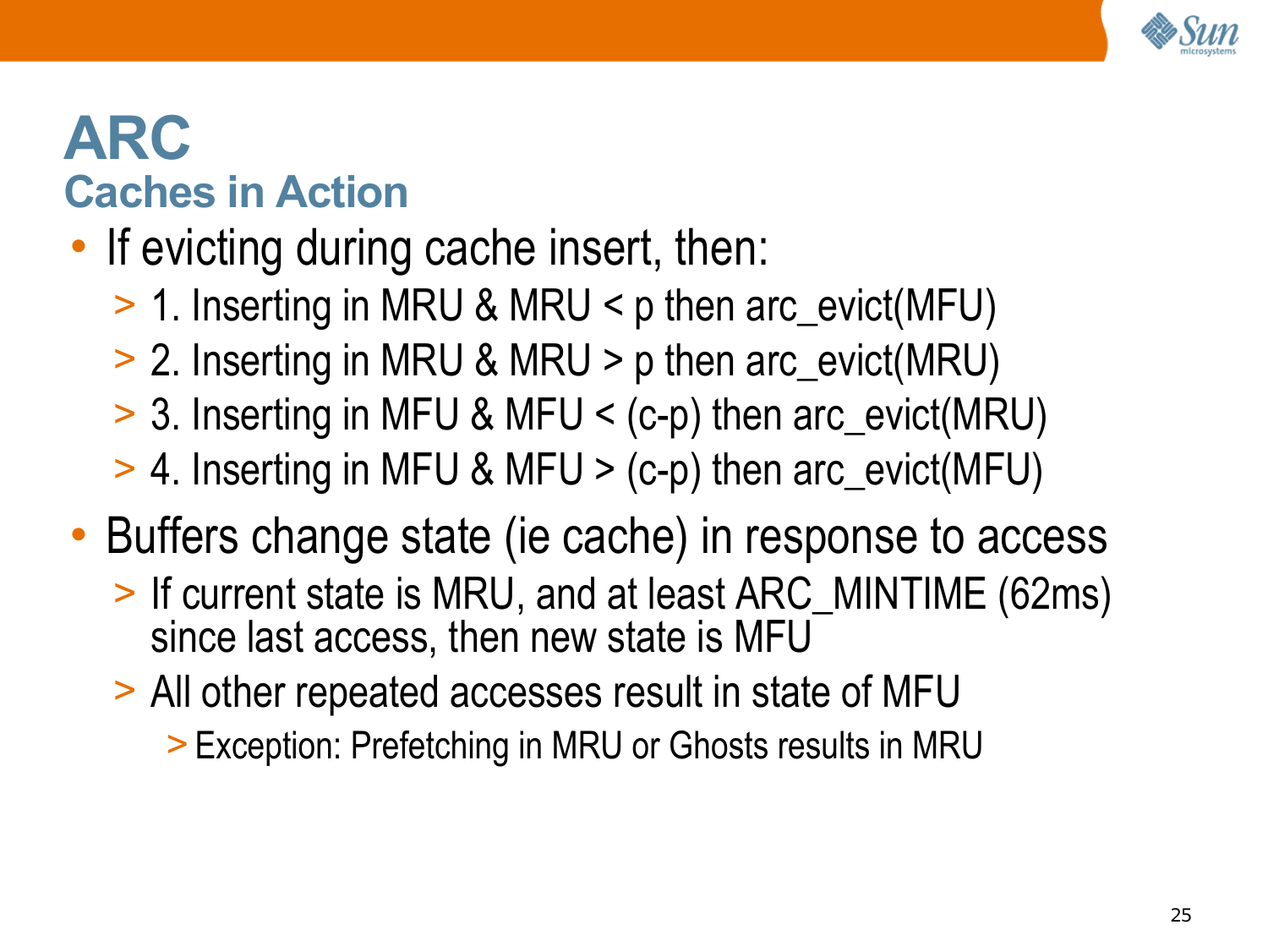

# **ARC Adapting and Adjusting**

- Adapting...*adapting to workload*
	- > When adding new content:
		- > If (hit in MRU\_Ghost) then increase p
		- > If (hit in MFU\_Ghost) then decrease p
		- > If (arc\_size within (2\*maxblocksize) of c) then increase c
- Adjusting...*adjusting contents to fit*
	- > When shrinking or reclaiming:
		- > If (MRU > p) then arc\_evict(MRU)
		- > If (MRU+MRU\_Ghost > c) then arc\_evict(MRU\_Ghost)
		- > If (arc\_size > c) then arc\_evict(MFU)
		- > If (arc\_size + Ghosts > 2\*c) then arc\_evict(MFU\_Ghost)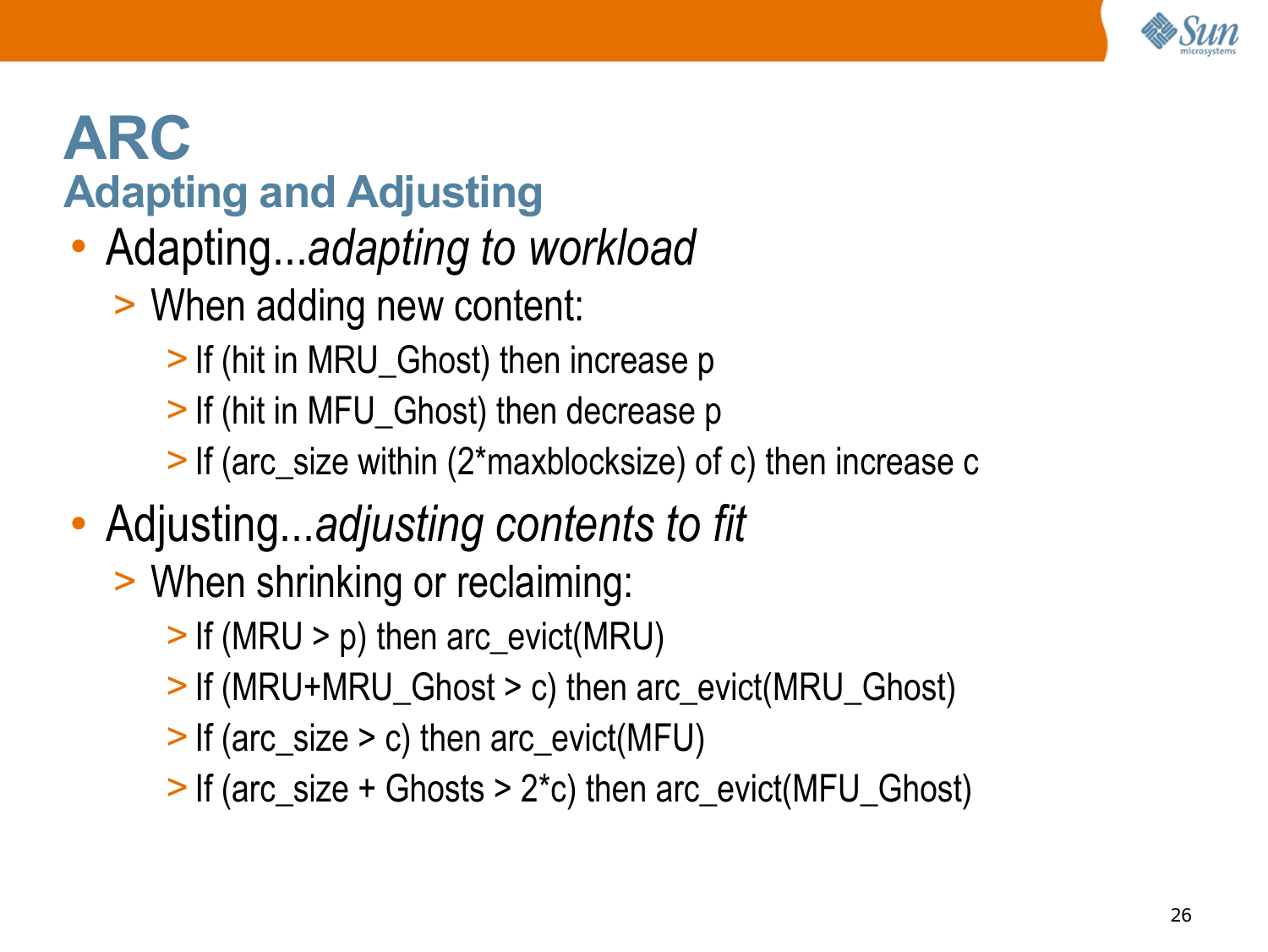

# **ARC Reclaiming**

# • Reclaim...*reclaiming kernel memory*

- > Every second (or sooner if adapting or kmem callback)
- > Check VM parameters: freemem, lotsfree, needfree, desfree

# > If required:

- > Set arc\_no\_grow suspend ARC adaption growths
- > Set Aggressive Reclaim Policy triggers ARC shrink
	- Shrinks by MAX(1/32 of current size, VM needfree) down to arc\_min
	- Calls arc\_adjust() to adjust (ie evict) cache contents to new sizes
- > Call kmem\_cache\_reap\_now() on ZIO buffers

# • Megiddo/Modha said:

"We think of ARC as dynamically, adaptively and continually balancing between recency and frequency - in an online and self-tuning fashion - in response to evolving and possibly changing access patterns"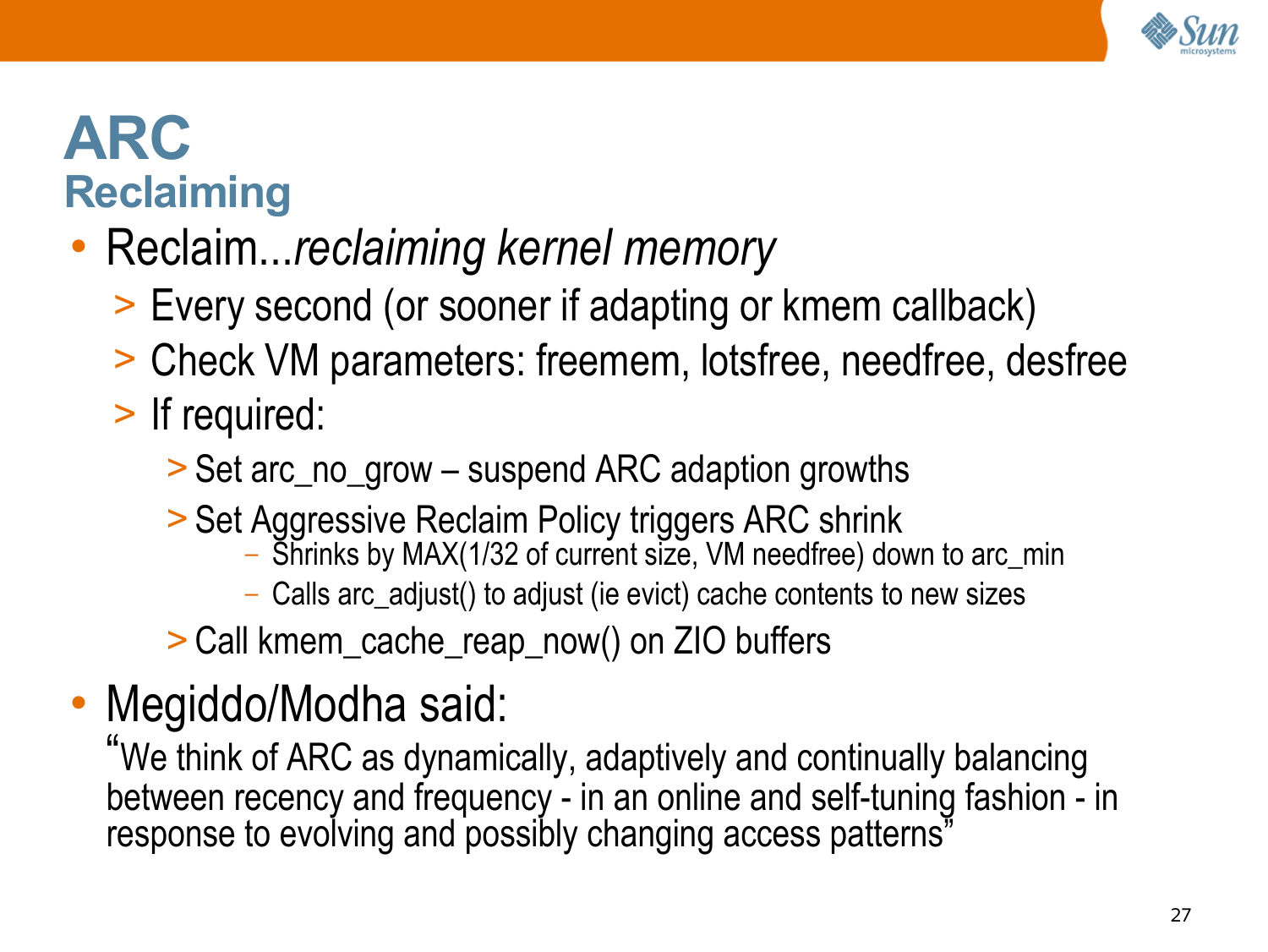

### **ZIO Overview**

- All data to/from disk goes through the ZIO framework
- Responsible for translating DVAs into LBAs (Logical Block Address) on leaf VDEVs
- Multi-stage *pipeline* using a bitmask to control each stage
- Performs Checksumming and Compression as necessary > Encryption not implemented yet, but can accommodate
- Drives Mirroring, RAIDZ, Gangblocks and I/O retry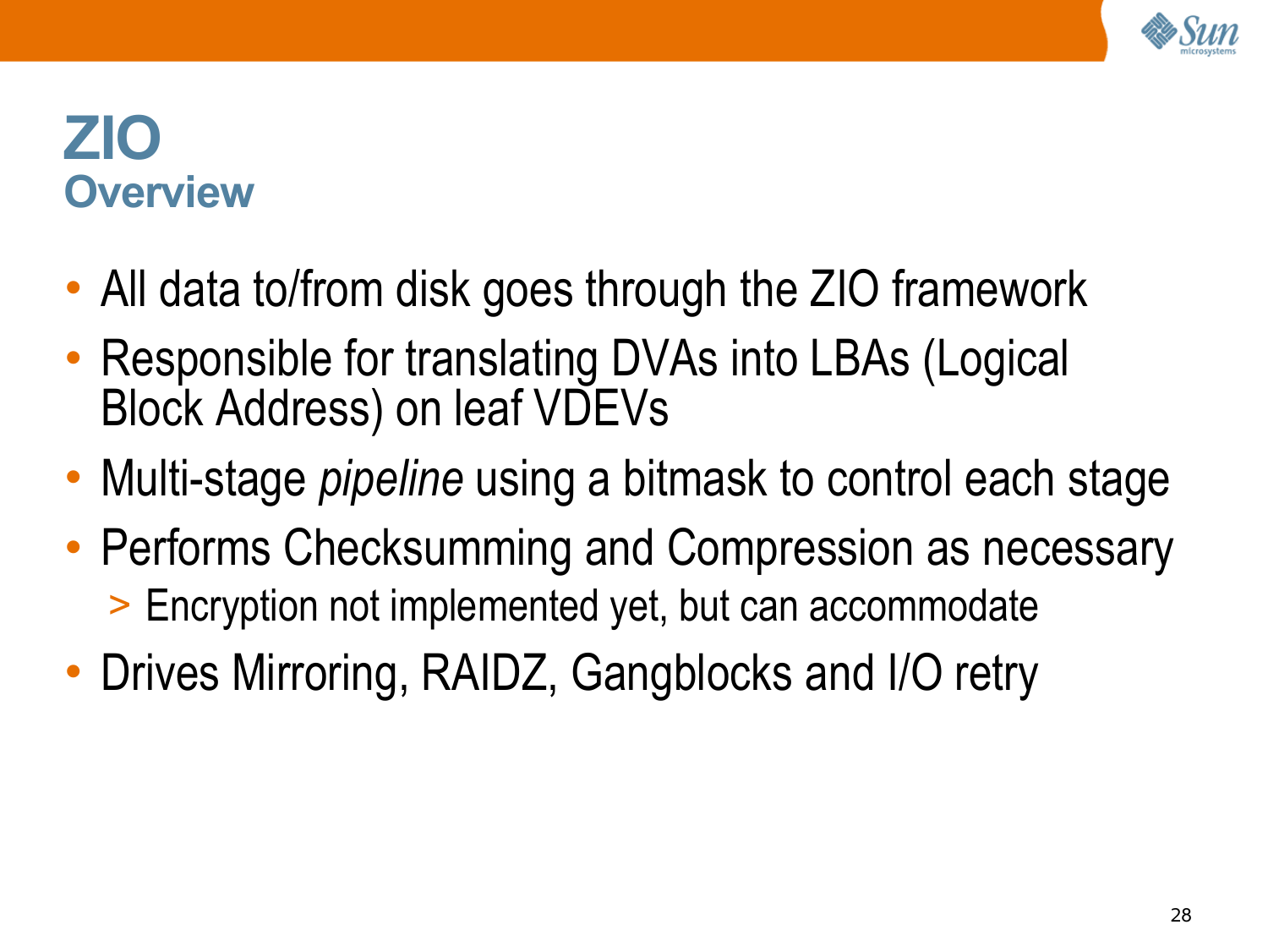

# **ZIO Using the Pipeline**

- Create a ZIO for the specific operation
	- > I/Os can consist of a multiple child I/Os
		- > Parent/Child dependencies are handled by the pipeline
	- > ZIO creation determines the make up of the pipeline
- Start the I/O
	- > Synchronous (zio\_wait()) or Asynchronous (zio\_nowait())
		- > Use a taskq to drive asynchronous actions but may revert back to synchronous pipeline actions
- Pipeline moved along to the next stage with:
	- > zio\_next\_stage()
	- > zio\_next\_async\_stage() mostly asynchronous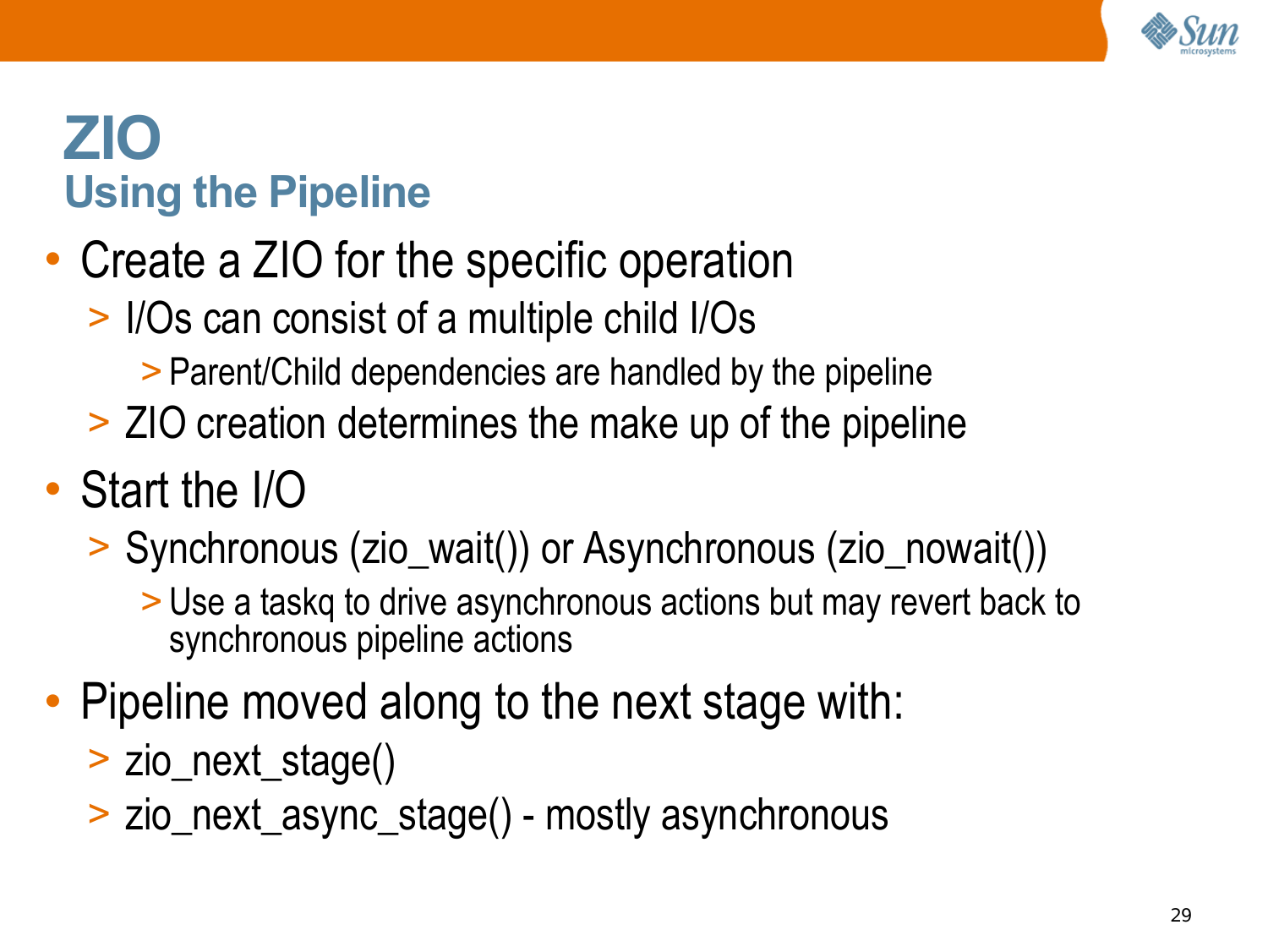

#### **ZIO ZFS Read Pipeline**

• Start with simple pipeline for Read:



- Additional optional stages based on blkptr\_t bits
- Different I/O types make use of different stages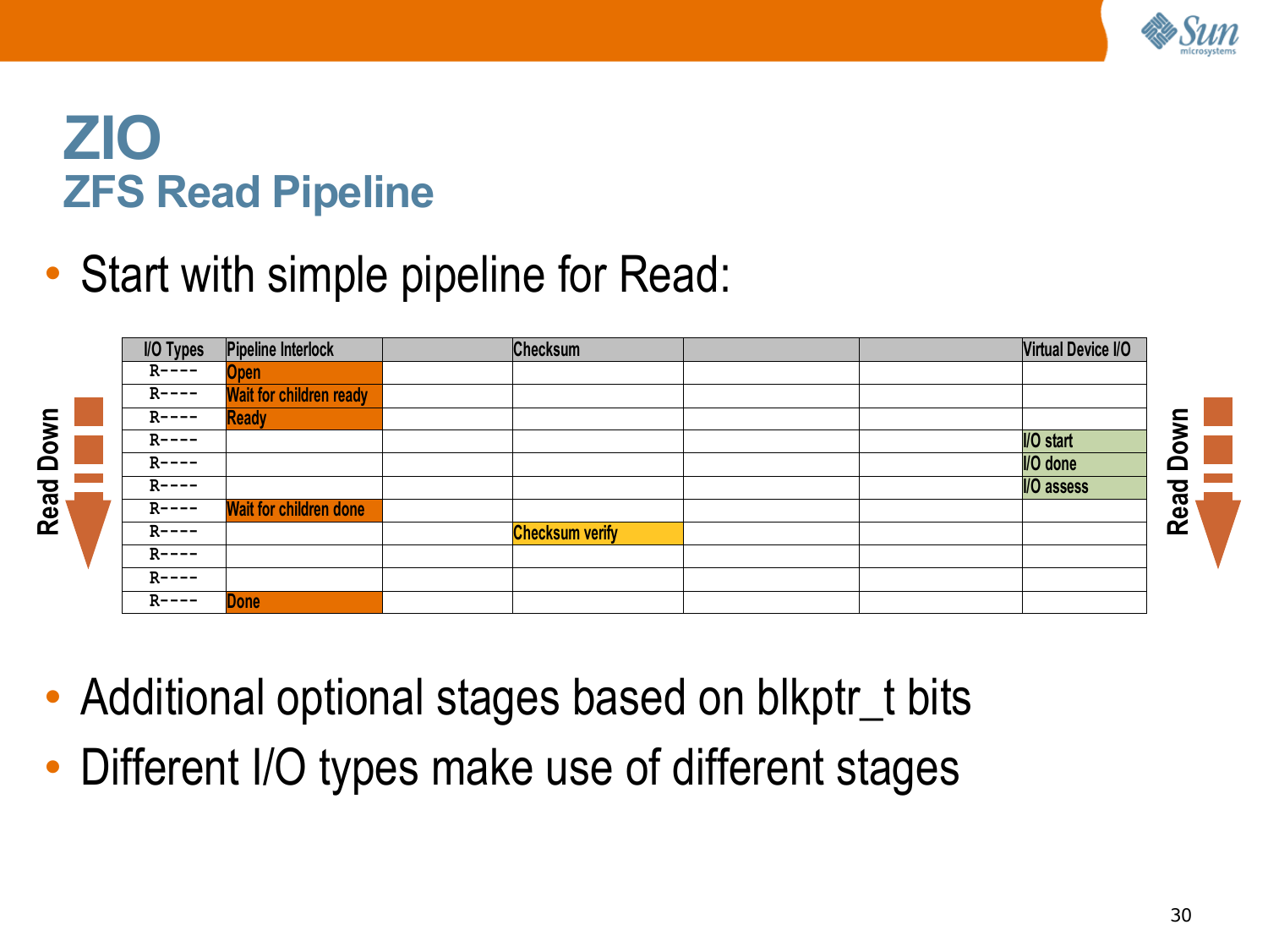

## **ZIO ZFS Read Pipeline with Compression**

- ZFS blkptr\_t field identifies if Compression is in use
- Triggers additional Compress stage after Checksumming:

| <b>I/O Types</b> | Pipeline Interlock             | <b>Compression</b>     | <b>Checksum</b>        |  | <b>Virtual Device I/O</b> |
|------------------|--------------------------------|------------------------|------------------------|--|---------------------------|
| $R$ ----         | <b>Open</b>                    |                        |                        |  |                           |
| $R---$           | <b>Wait for children ready</b> |                        |                        |  |                           |
| $R---$           | <b>Ready</b>                   |                        |                        |  |                           |
| $R---$           |                                |                        |                        |  | I/O start                 |
| $R$ ----         |                                |                        |                        |  | I/O done                  |
| $R---$           |                                |                        |                        |  | <b>I/O assess</b>         |
| $R---$           | <b>Wait for children done</b>  |                        |                        |  |                           |
| $R$ ----         |                                |                        | <b>Checksum verify</b> |  |                           |
| $R$ ----         |                                |                        |                        |  |                           |
| $R---$           |                                | <b>Read decompress</b> |                        |  |                           |
| $R$ ----         | <b>Done</b>                    |                        |                        |  |                           |

- Compression and Checksumming are pluggable > gzip compression added after ZFS initial implementation
- Checksumming can "self checksum" blocks: > Used for VDEV labels/Uberblock, Gangblocks and Zilogs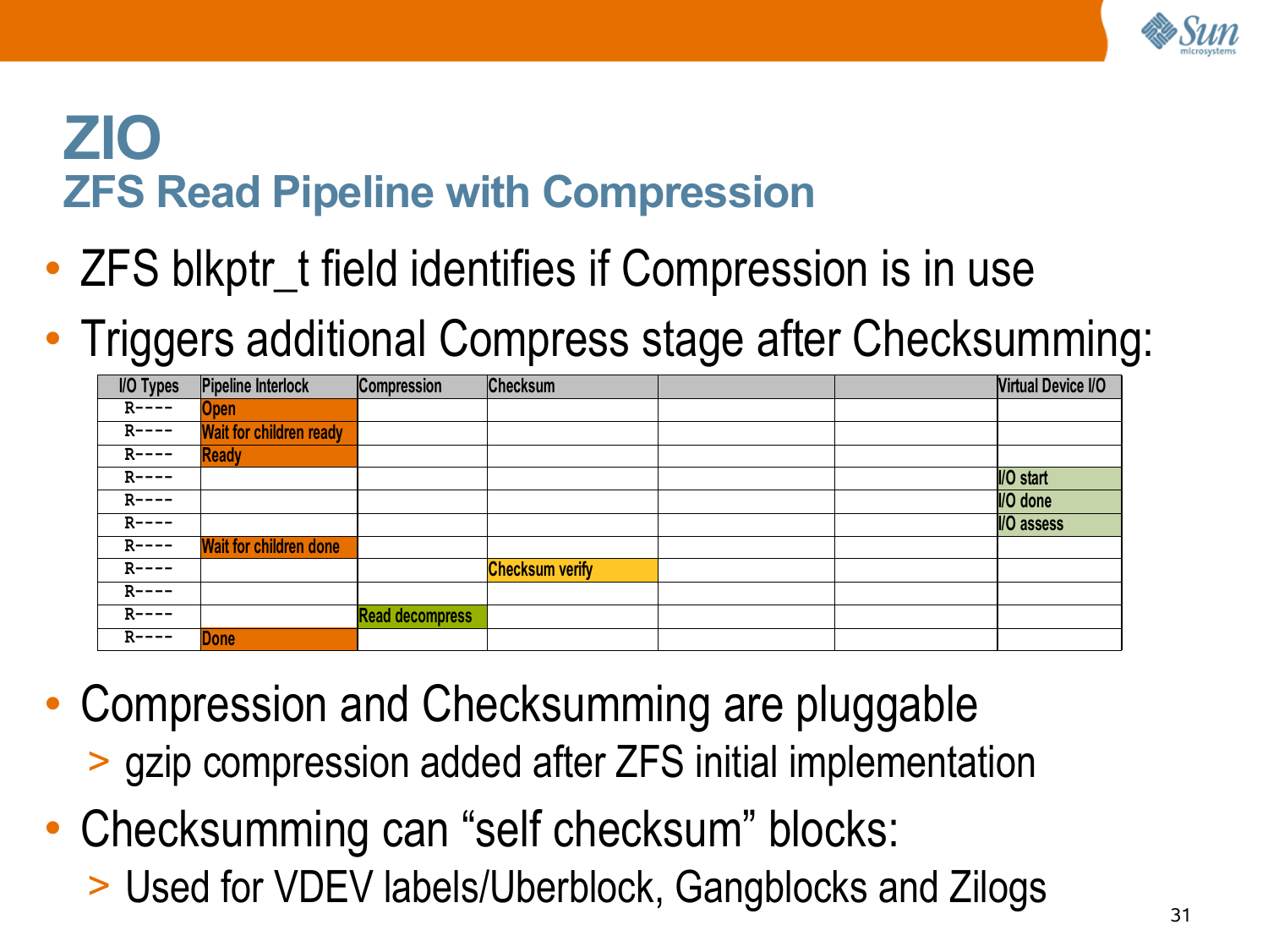

#### **ZIO ZIO Write Pipeline**

• ZFS Write pipeline more complicated:

| <b>I/O Types</b> | Pipeline Interlock             | Compression           | Checksum                      | <b>Gang Blocks</b>  | Data Virtual Addressing | <b>Virtual Device I/O</b> |
|------------------|--------------------------------|-----------------------|-------------------------------|---------------------|-------------------------|---------------------------|
| $-W---$          | <b>Open</b>                    |                       |                               |                     |                         |                           |
| $-W---$          | <b>Wait for children ready</b> |                       |                               |                     |                         |                           |
| $-W---$          |                                | <b>Write compress</b> |                               |                     |                         |                           |
| $-W---$          |                                |                       | <b>Checksum generate</b>      |                     |                         |                           |
| $-W---$          |                                |                       |                               | Gang pipeline setup |                         |                           |
| $-W---$          |                                |                       |                               | Get gang header     |                         |                           |
| $-W--$           |                                |                       |                               | Rewrite gang header |                         |                           |
| $-W---$          |                                |                       |                               |                     | <b>DVA allocate</b>     |                           |
| $-W--$           |                                |                       | <b>Gang checksum generate</b> |                     |                         |                           |
| $-W---$          | <b>Ready</b>                   |                       |                               |                     |                         |                           |
| $-W--$           |                                |                       |                               |                     |                         | <b>I/O</b> start          |
| $-W--$           |                                |                       |                               |                     |                         | I/O done                  |
| $-W---$          |                                |                       |                               |                     |                         | I/O assess                |
| $-W--$           | <b>Wait for children done</b>  |                       |                               |                     |                         |                           |
| $-W---$          | <b>Done</b>                    |                       |                               |                     |                         |                           |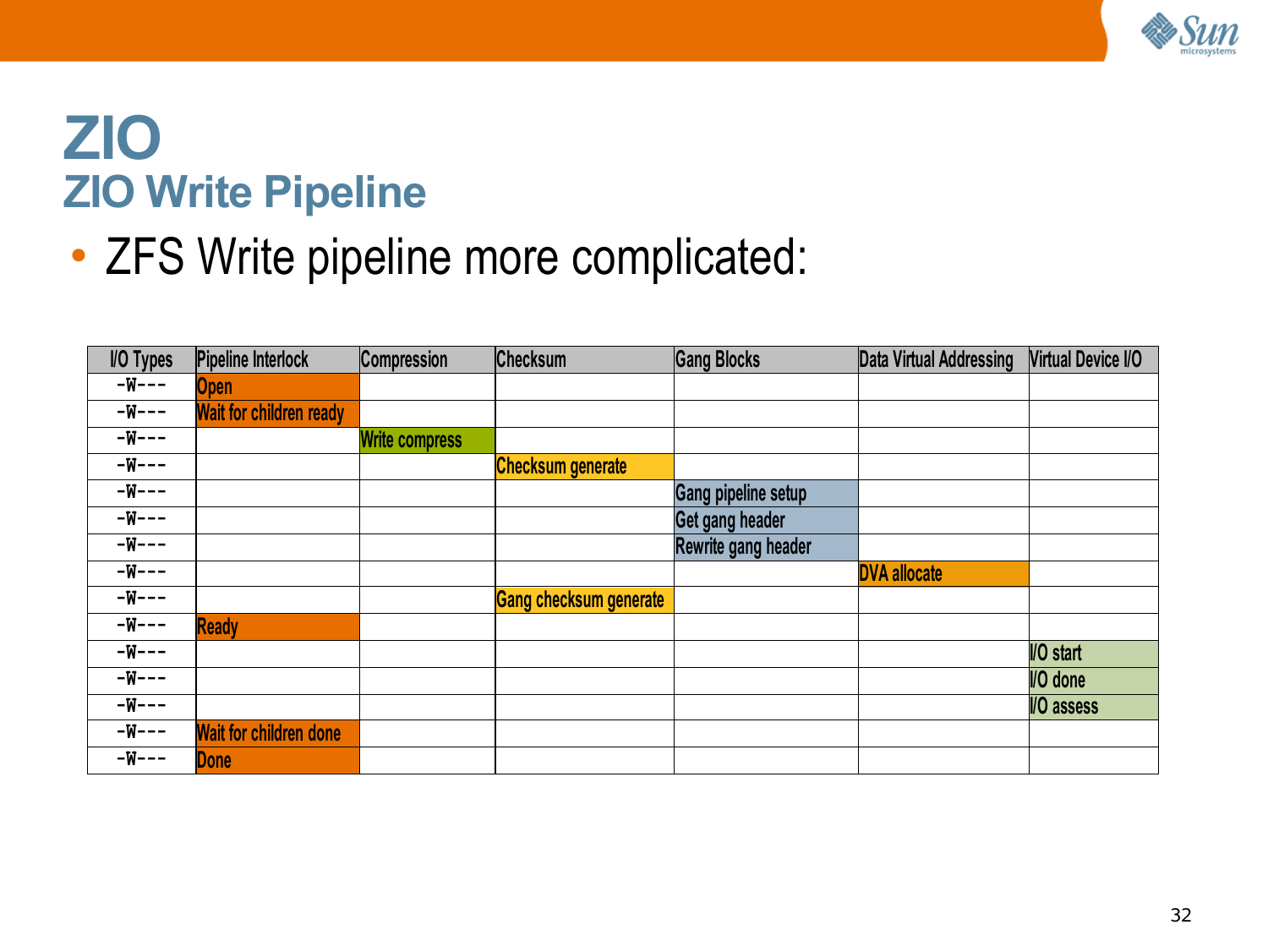

# **ZIO I/O Types**

- Read
- Write
- Free Free block associated with the specified blkptr\_t
- Claim Used to claim blocks which the ZIL may have written as part of the intent log but which the SPA thinks are not allocated because the last TXG did not commit. Part of ZIL recovery
- loctl Used to issue DKIOCFLUSHWRITECACHE joctl to flush the disk's write cache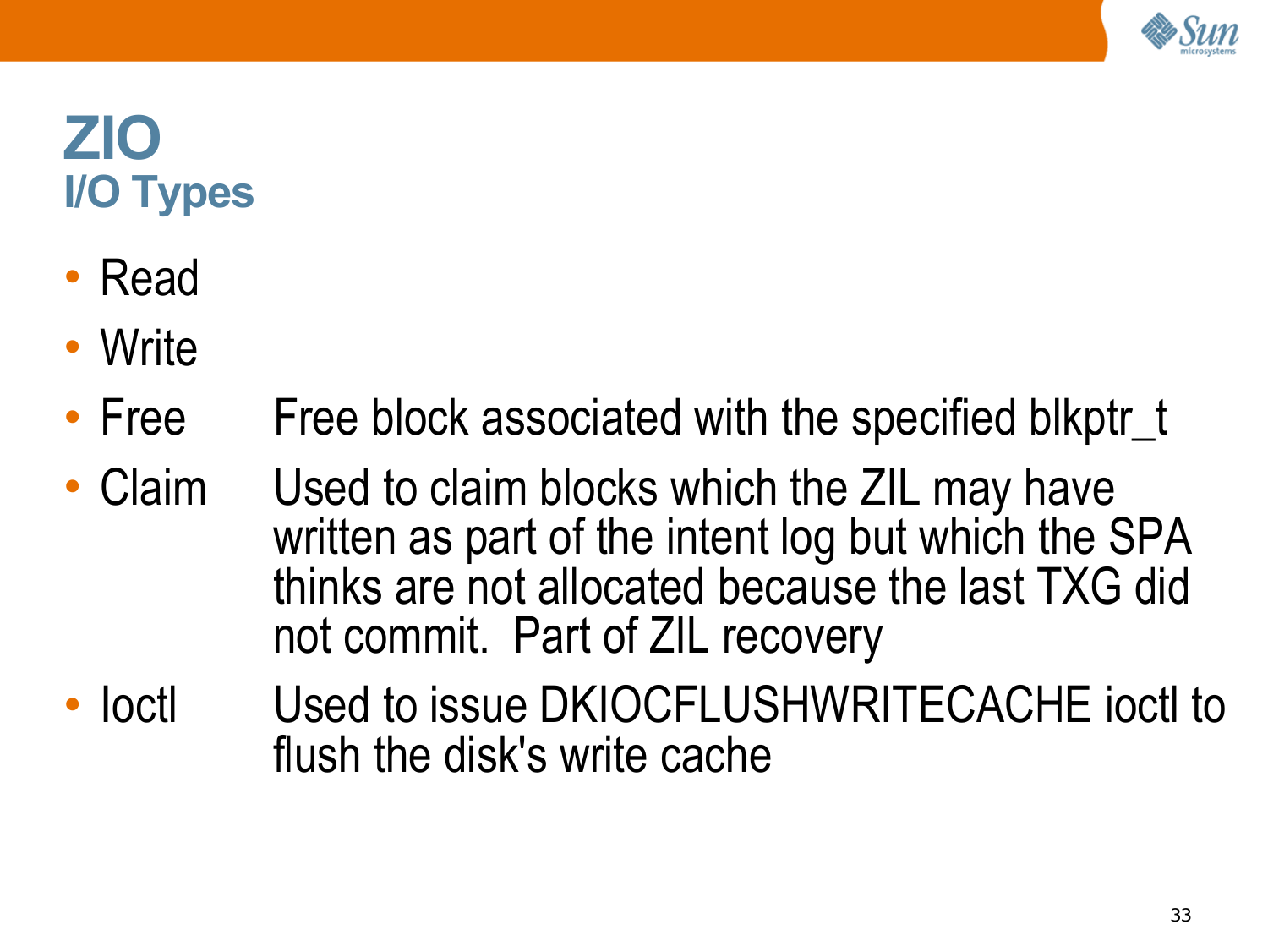

# **ZIO All ZIO Pipeline Stages (before encryption)**

| <b>I/O Types</b>    | <b>Pipeline Interlock</b>     | Compression            | <b>Checksum</b>               | <b>Gang Blocks</b>         | Data Virtual Addressing | <b>Virtual Device I/O</b> |
|---------------------|-------------------------------|------------------------|-------------------------------|----------------------------|-------------------------|---------------------------|
| <b>RWFCI</b>        | <b>Open</b>                   |                        |                               |                            |                         |                           |
| <b>RWFCI</b>        | Wait for children ready       |                        |                               |                            |                         |                           |
| $-W--$              |                               | <b>Write compress</b>  |                               |                            |                         |                           |
| $-W---$             |                               |                        | <b>Checksum generate</b>      |                            |                         |                           |
| $-WFC-$             |                               |                        |                               | <b>Gang pipeline setup</b> |                         |                           |
| $-WFC-$             |                               |                        |                               | Get gang header            |                         |                           |
| $-W--$              |                               |                        |                               | Rewrite gang header        |                         |                           |
| $-$ – $\mbox{F}-$ – |                               |                        |                               | Free gang members          |                         |                           |
| $---C-$             |                               |                        |                               | <b>Claim gang members</b>  |                         |                           |
| $-W--$              |                               |                        |                               |                            | <b>DVA allocate</b>     |                           |
| $--F--$             |                               |                        |                               |                            | <b>DVA</b> free         |                           |
| $---C-$             |                               |                        |                               |                            | <b>DVA claim</b>        |                           |
| $-W--$              |                               |                        | <b>Gang checksum generate</b> |                            |                         |                           |
| <b>RWFCI</b>        | <b>Ready</b>                  |                        |                               |                            |                         |                           |
| $RW--I$             |                               |                        |                               |                            |                         | <b>I/O</b> start          |
| $RW--I$             |                               |                        |                               |                            |                         | <b>I/O</b> done           |
| $RW--I$             |                               |                        |                               |                            |                         | <b>I/O</b> assess         |
| <b>RWFCI</b>        | <b>Wait for children done</b> |                        |                               |                            |                         |                           |
| $R$ ----            |                               |                        | <b>Checksum verify</b>        |                            |                         |                           |
| $R$ ----            |                               |                        |                               | <b>Read gang members</b>   |                         |                           |
| $R$ ----            |                               | <b>Read decompress</b> |                               |                            |                         |                           |
| <b>RWFCI</b>        | <b>Done</b>                   |                        |                               |                            |                         |                           |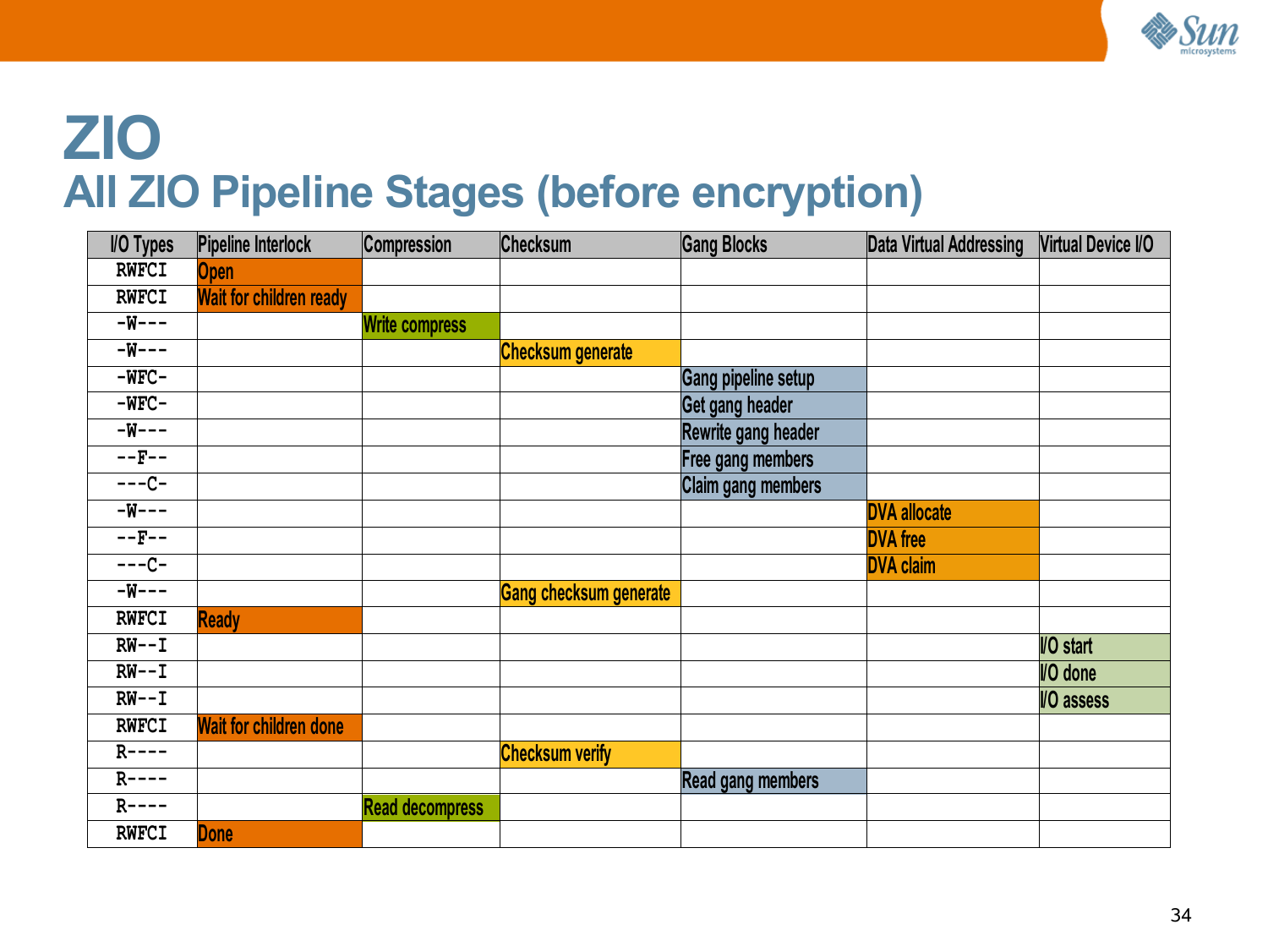

### **ZIO Transformation Stacks**

- ZIO provides a mechanism by which the data can be changed as it progresses through the I/O pipeline
- Implemented using a simple stack/linked list on the zio\_t
- zio\_push\_transform()
	- > allocates transform buffer, new data pointers copied into ZIO and buffer, then transform buffer pushed on stack
- zio\_pop\_transform()
	- > pops transform buffer, frees memory, copies new top data pointers into ZIO and returns popped data
- Used for Compression, Gangblocks and Self Checksumming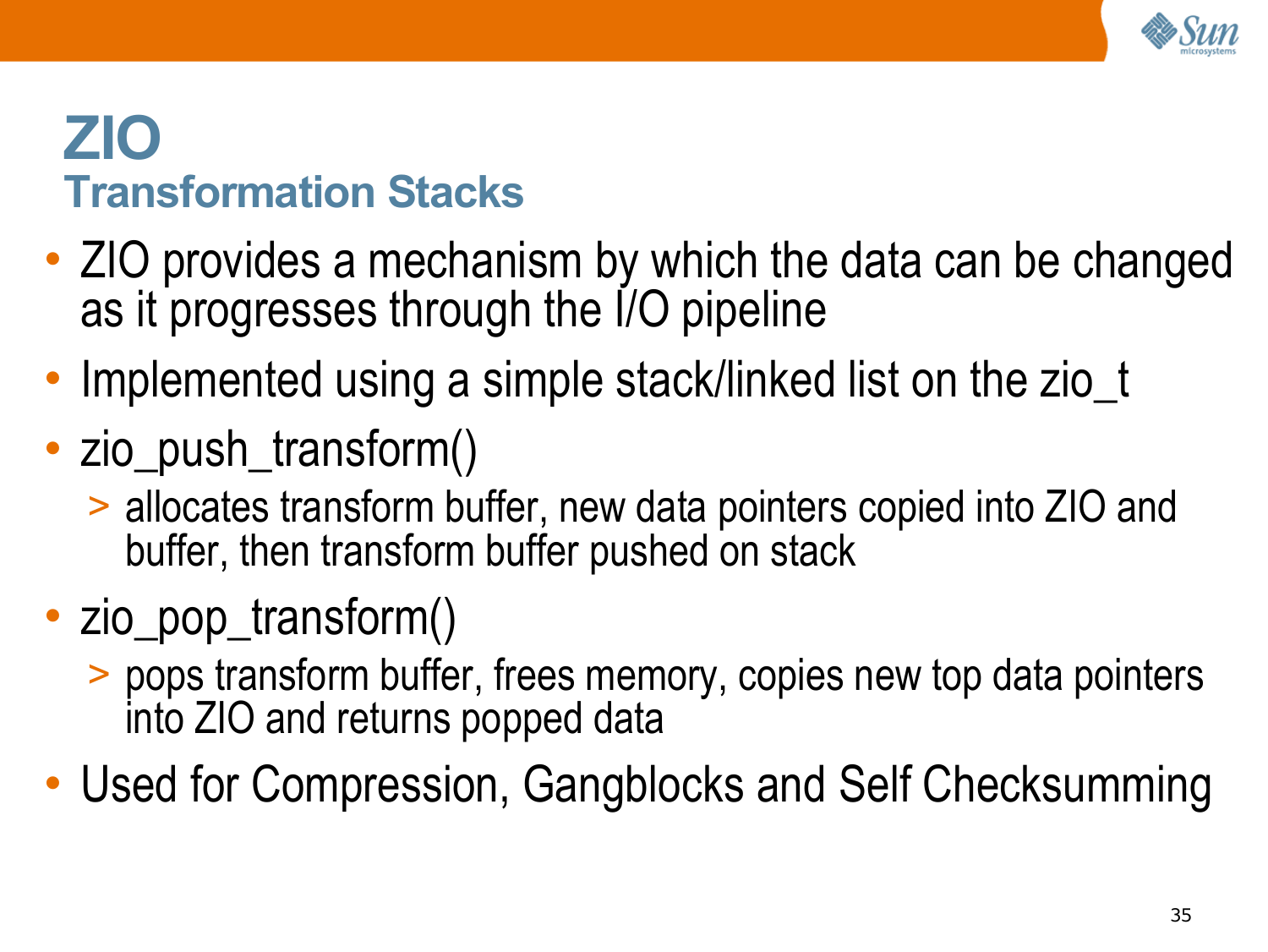

### **VDEVs Overview**

- Implements the usual volume manager services
- 2 types:
	- > Physical or leaf (maybe whole disk, disk slice or even UFS file)
	- > Logical or interior (eg mirror)
- Modular, simple and lightweight:
	- > Logical VDEVs for Mirrors, stripes, concats
	- > Each implements a simple set of routines
- Most VDEVs take only a few 100 lines of code
	- > On-disk consistency is maintained by the DMU, rather than at the block level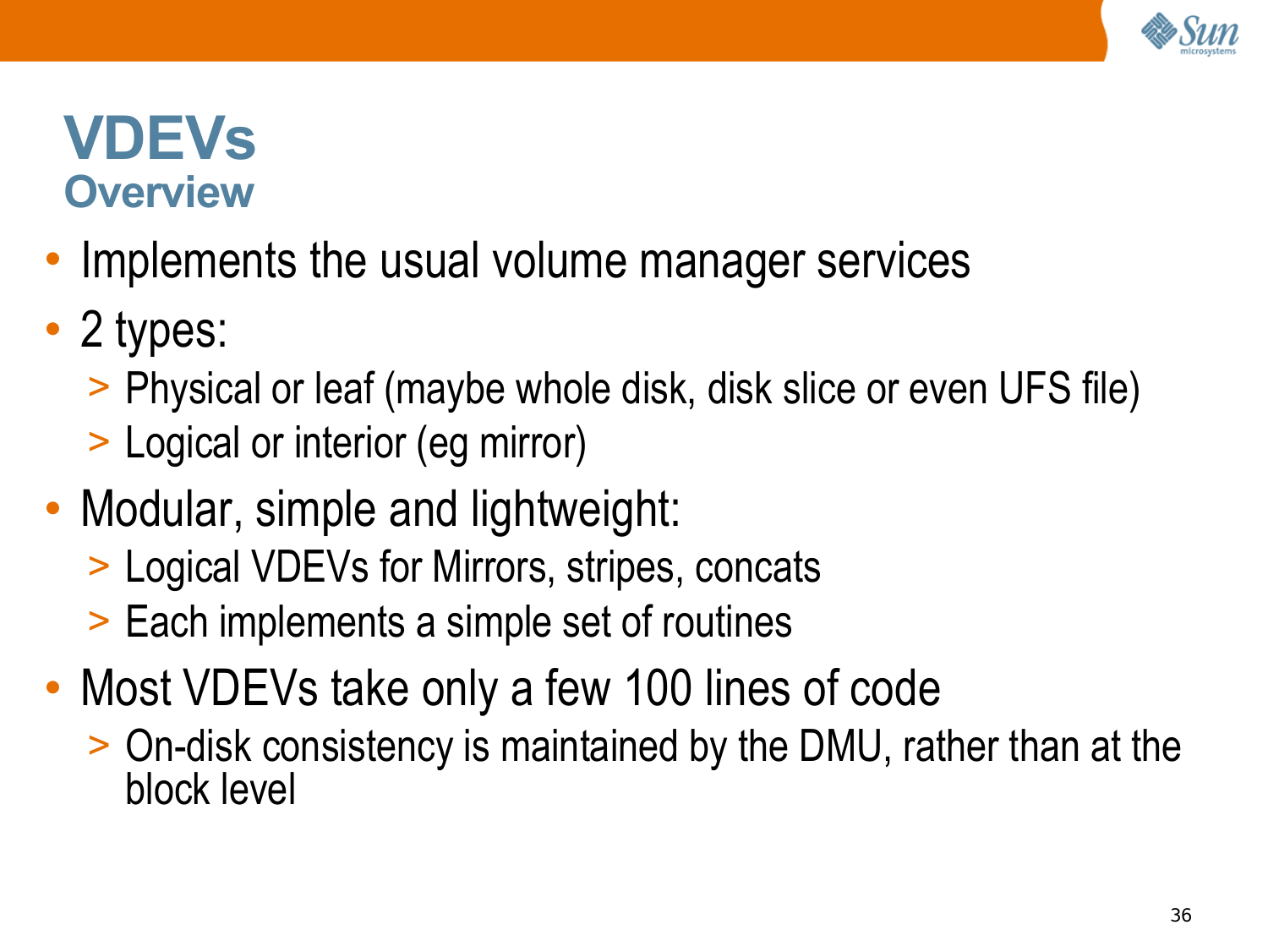

## **VDEVs Modular Structure**

- Each VDEV has one or more children allowing for arbitrarily complex pool configurations
- A mirror VDEV takes a write request and sends it to all children (creating new ZIOs), but it sends a read request to only one (randomly selected) child
- Similarly, a stripe VDEV takes an I/O request, figures out which of its children contains that particular block, and sends the request to that child only
- VDEVs are responsible for block allocation, tracking freespace (Spacemaps), DTL (resilvering)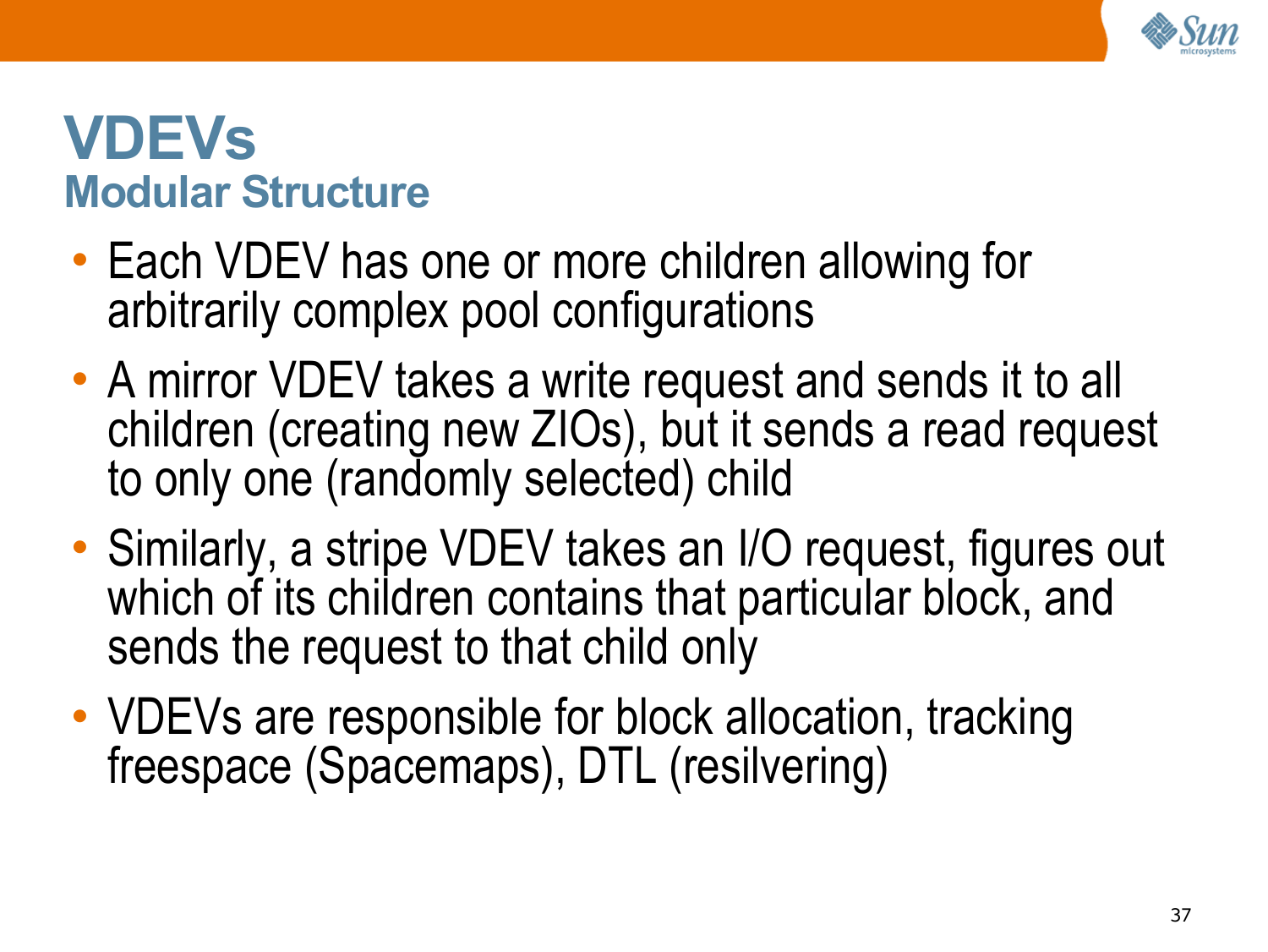

# **VDEVs Sample tree configuration**

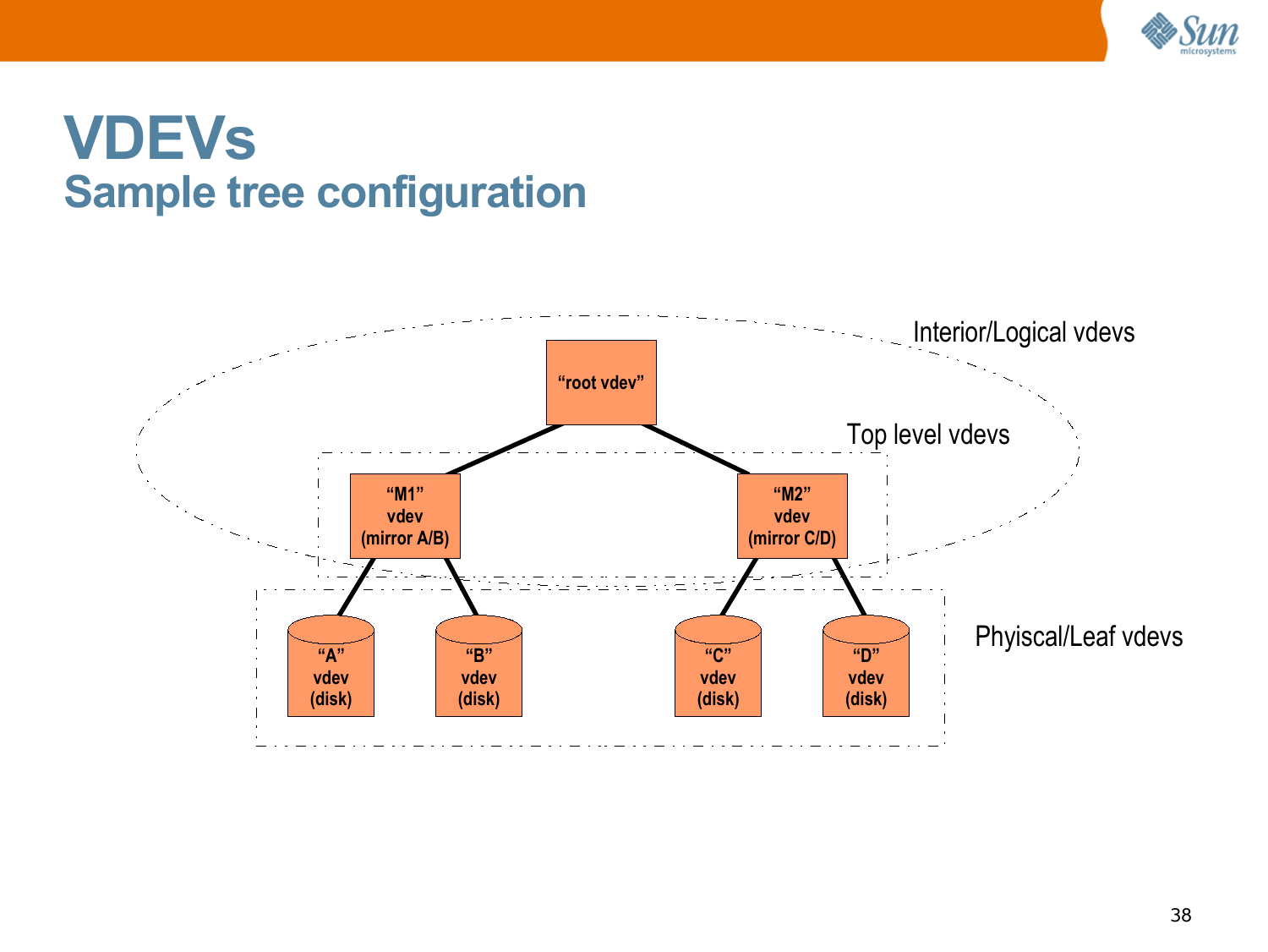

# **VDEV Labels and Uberblock Overview and Redundancy**

- Label describes physical VDEV and identifies all other VDEVs which share a common top level VDEV
- Provides access to pool, verifies integrity and availability
- 4 Identical labels placed on each physical VDEV
	- > L0/L1: Start of VDEV
	- > L2/L3: End of VDEV
	- > Labels unique to each VDEV
	- > Locations fixed
- Label accomodates VTOC/EFI disk labels
- Label contains NV pairs and array of 128 Uberblocks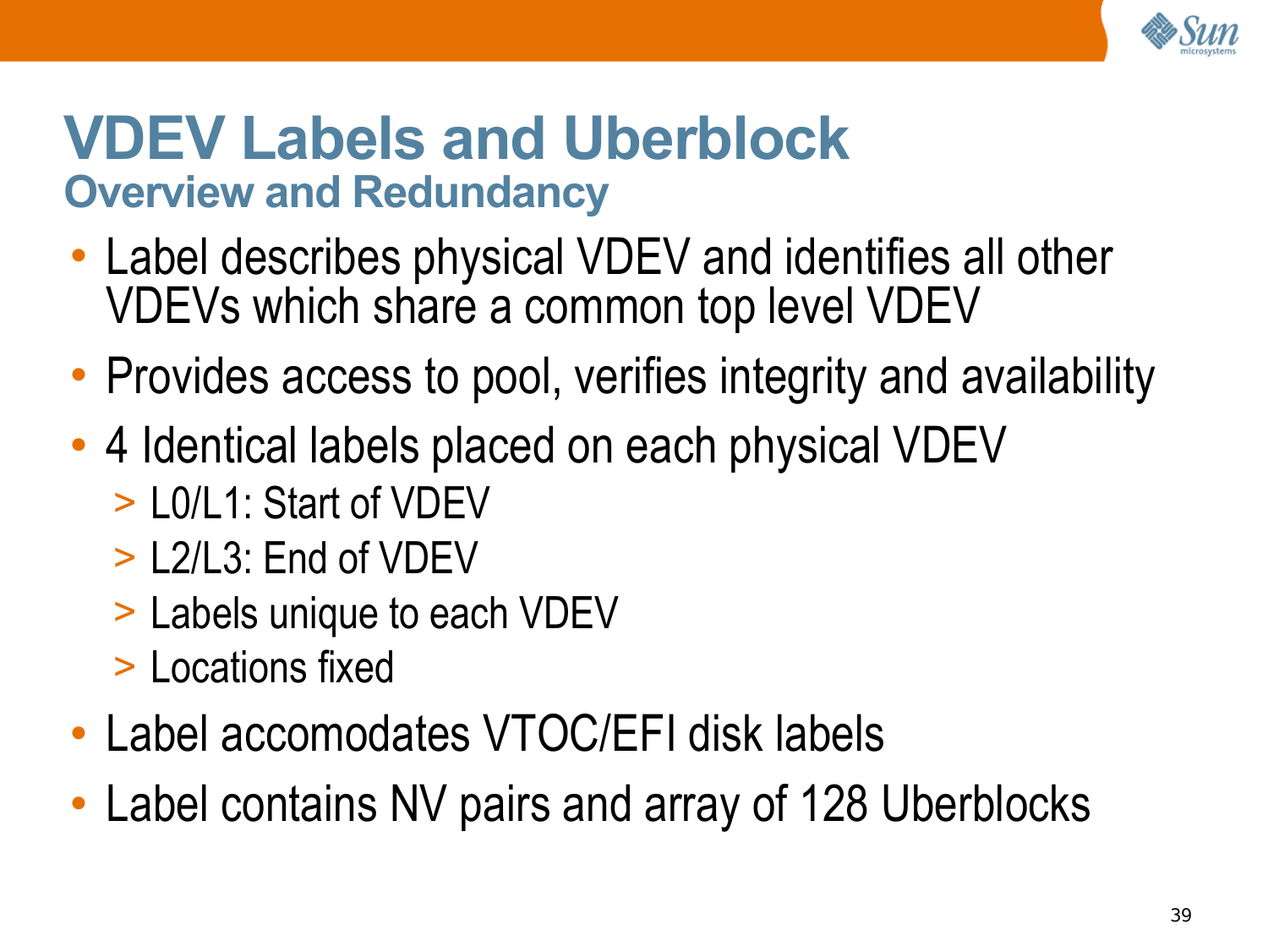

# **VDEV Labels and Uberblock Updating**

- Only one Uberblock is active at any point in time
	- > Uberblock with the highest TXG number and valid checksum
- Active Uberblock never overwritten
	- > All updates are done by writing a modified Uberblock to another element of the Uberblock array
	- > Once updated, the TXG number and timestamps are incremented thereby making it the new active Uberblock in a single atomic action
	- > Uberblocks are written in a round robin fashion across the various VDEVs
- Two stage update:
	- > Even labels (L0/L2), then odd labels (L1/L3)
	- > Allows for filesystem recovery if system crashes during update 40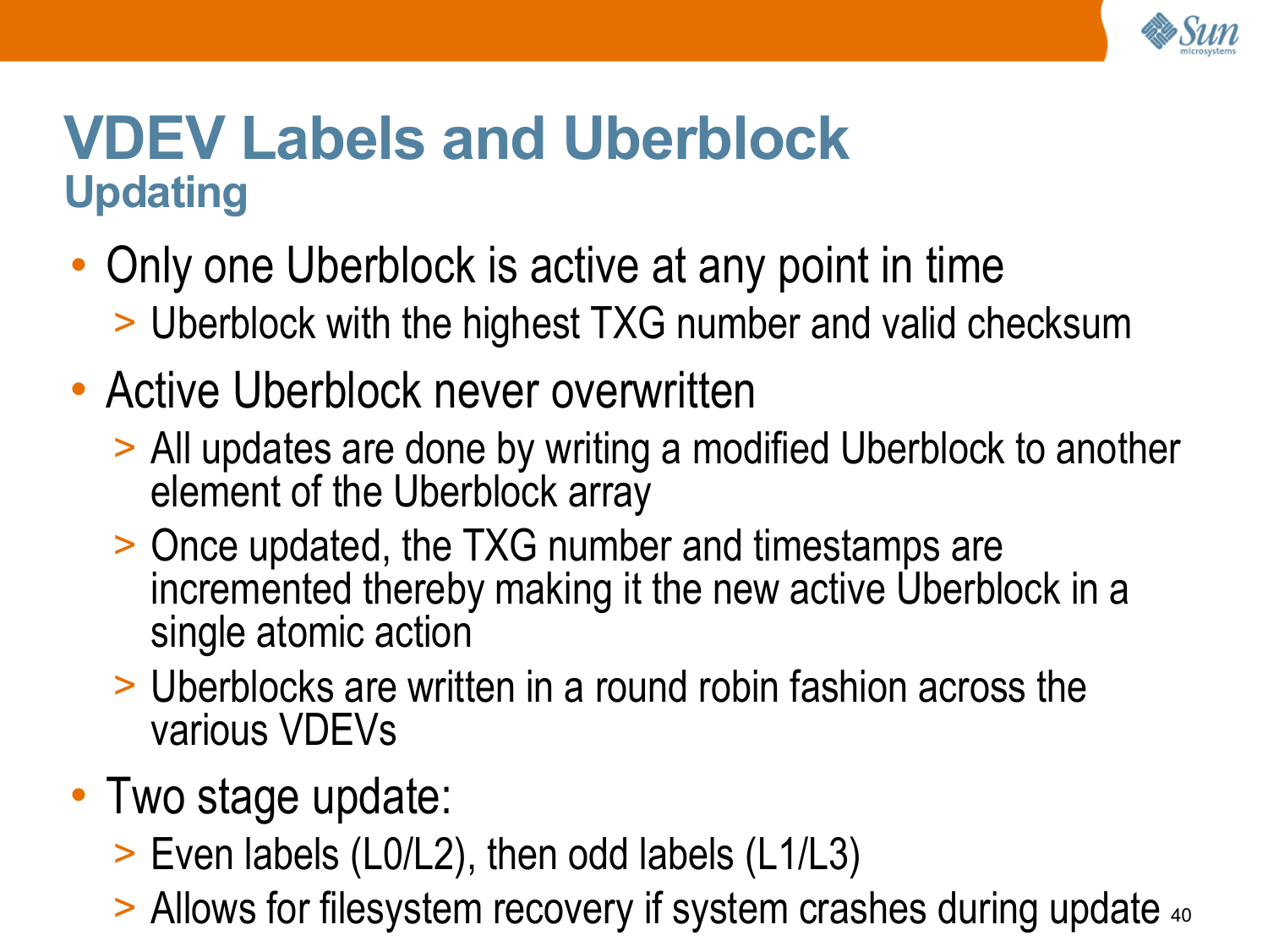

#### **Metaslabs and Spacemaps Overview**

- "ZFS does for storage what VM did for memory"...Bonwick > Jeff Bonwick also wrote SunOS Kernel Slab Allocator
- Leaf VDEVs are broken up into *Metaslabs*
- Freespace in a Metaslab is tracked using a *Spacemap*
- AVL trees key to Implementation
	- > Self balancing binary tree data structure
	- > Metaslabs sorted according to *weight*
	- > Spacemaps sorted according to [start, end)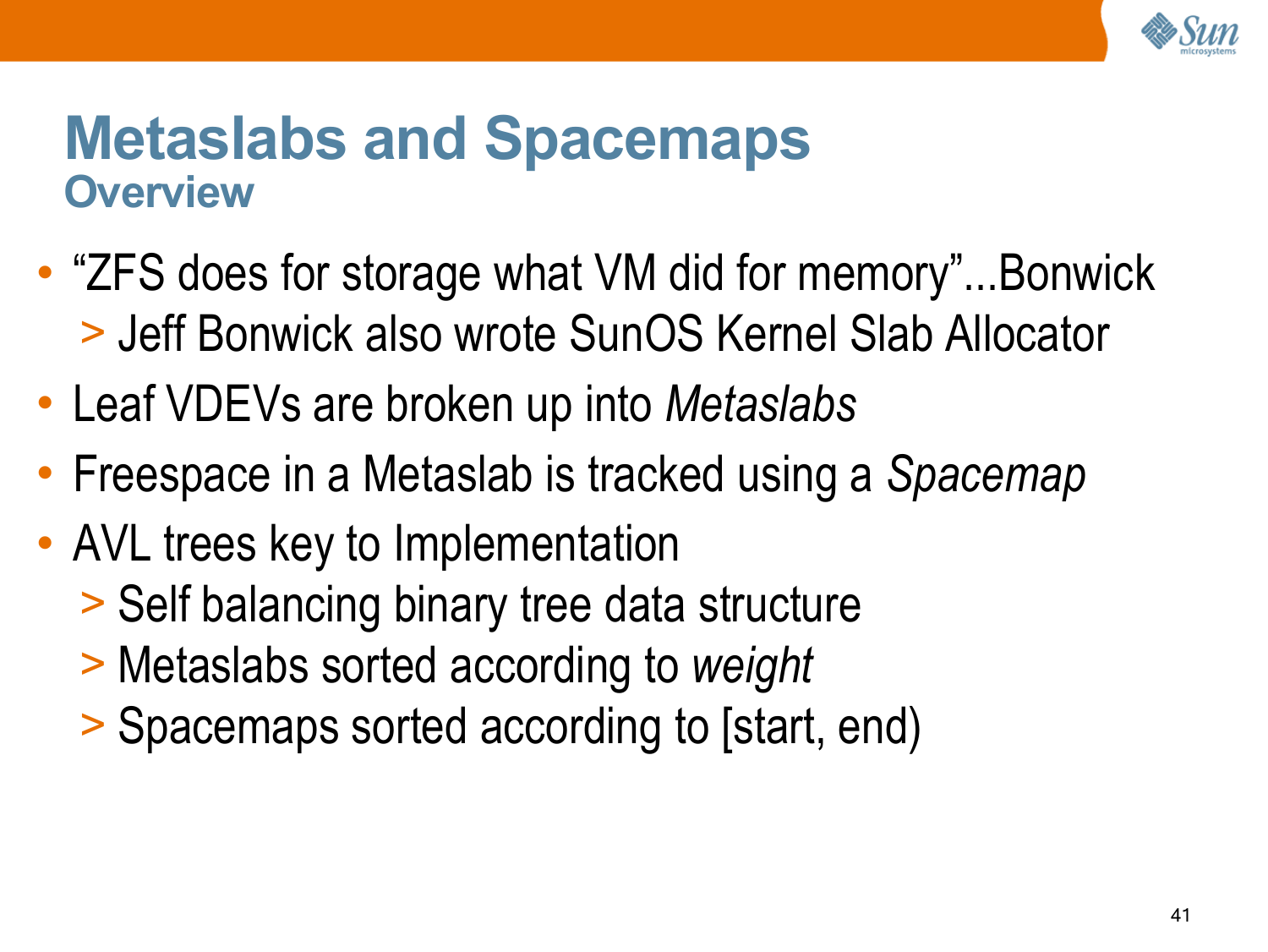

## **Metaslabs Policy Overview**

- Tiered Allocation Policy:
	- > Device Selection
		- >Maximise bandwidth by spreading the load across all devices
		- >More disks => more bandwidth (*Dynamic Striping*)
	- > Metaslab Selection
		- > Devices broken up into a number of managable *metaslabs*
	- > Block Selection
		- > Freespace within a metaslab is tracked using *spacemaps*
- Pluggable framework for each selection
	- > TBD: New policies for differing workloads/needs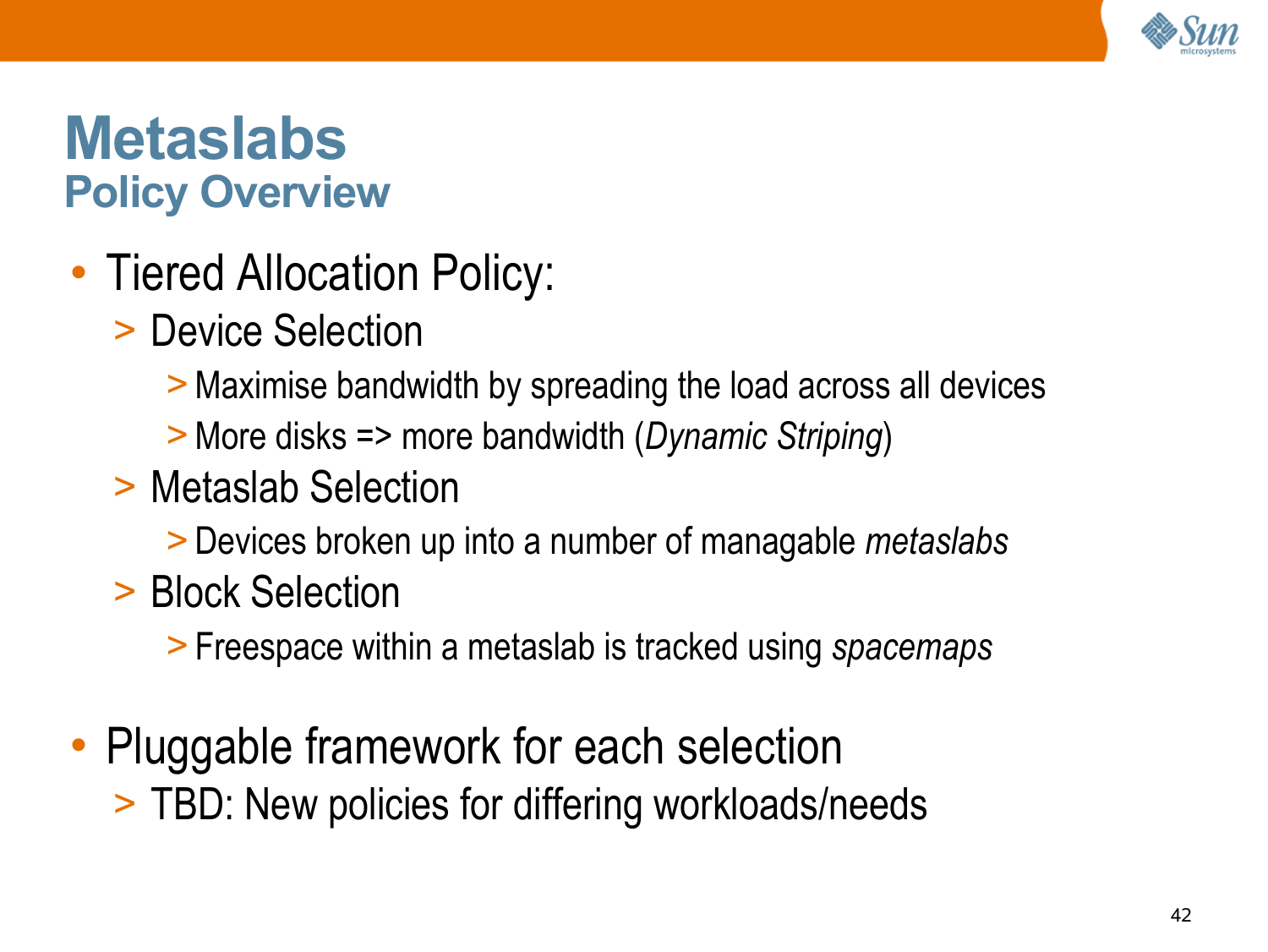

## **Metaslabs Device Selection Policy**

- Bias towards underutilised, ie newly added devices
- Round Robin (RR) devices every 512Kb (*empirical*) > Too coarse: only get one device worth of bandwidth > Too fine: no benefit of *readahead*
- RR for each ZIL (intent log) block, aka zilog > We don't expect to read, but do want maximum IOPs
- TBD: Avoid slow/degraded devices
- TBD: Different Policies for:
	- > Large/sequential vs Small/random
	- > Transient (ie zilogs)
	- > dnodes (clumping for better spatial density)